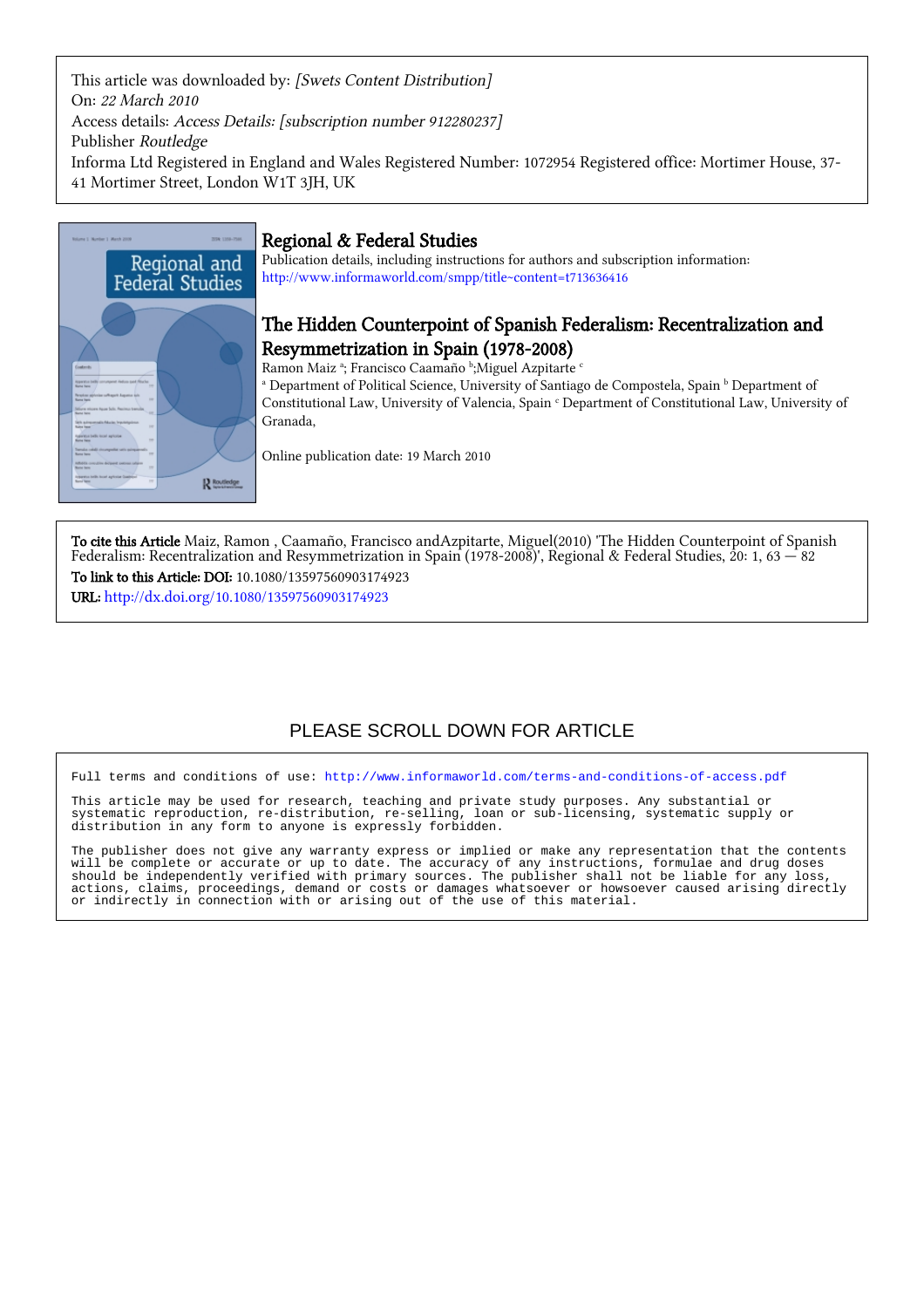# The Hidden Counterpoint of Spanish Federalism: Recentralization and Resymmetrization in Spain (1978– 2008)

RAMON MAIZ\*, FRANCISCO CAAMAÑO\*\* & MIGUEL AZPITARTE\*\*\*

\*Department of Political Science, University of Santiago de Compostela, Spain, \*\*Department of Constitutional Law, University of Valencia, Spain, \*\*\* Department of Constitutional Law, University of Granada

ABSTRACT The recent evolution of the Spanish 'State of Autonomies' has given rise to numerous political and academic criticisms, which argue that the initial federal logic of the system is giving way to a confederal logic that threatens the cohesion of the state. This article contradicts the negative diagnosis, outlining the main mechanisms that retain and in fact reinforce the powers of federalization in tandem with the fundamental political decentralization process that has taken place since 1978. This paper focuses on three critical areas: the distribution of legislative power, the fiscal system and the dynamics of the political process. In these three areas powerful mechanisms are at work reinforcing the power of federalization and weakening the power of the sub-federal entities.

KEY WORDS: Asymmetric federalism, centralization, Spain

# Introduction

Opinions differ, both in academia and among politicians, as to whether Spain is a federal state. We assume, following most recent comparative analysis (Agranoff and Ramos, 1997; Börzel, 2000; Burgess, 2006; Hueglin and Fenna, 2006; Rodden, 2006; Moreno, 2007; Watts, 2008) that it is, provided that: (1) Spain is a compound polity reuniting the main common structural characteristics typifying federal political systems—two orders of government, constitutional distribution of legislative and executive authority and allocation of revenue resources, a Constitutional Court to adjudicate disputes, processes and institutions to facilitate intergovernmental collaboration etc. (Watts, 2008); (2) there is no ideal type of federation, in fact federations

Correspondence Address: Ramon Maiz, Professor of Political Science, Department of Political Science, University of Santiago de Compostela, 15706, Spain. Email: cppiolla@usc.es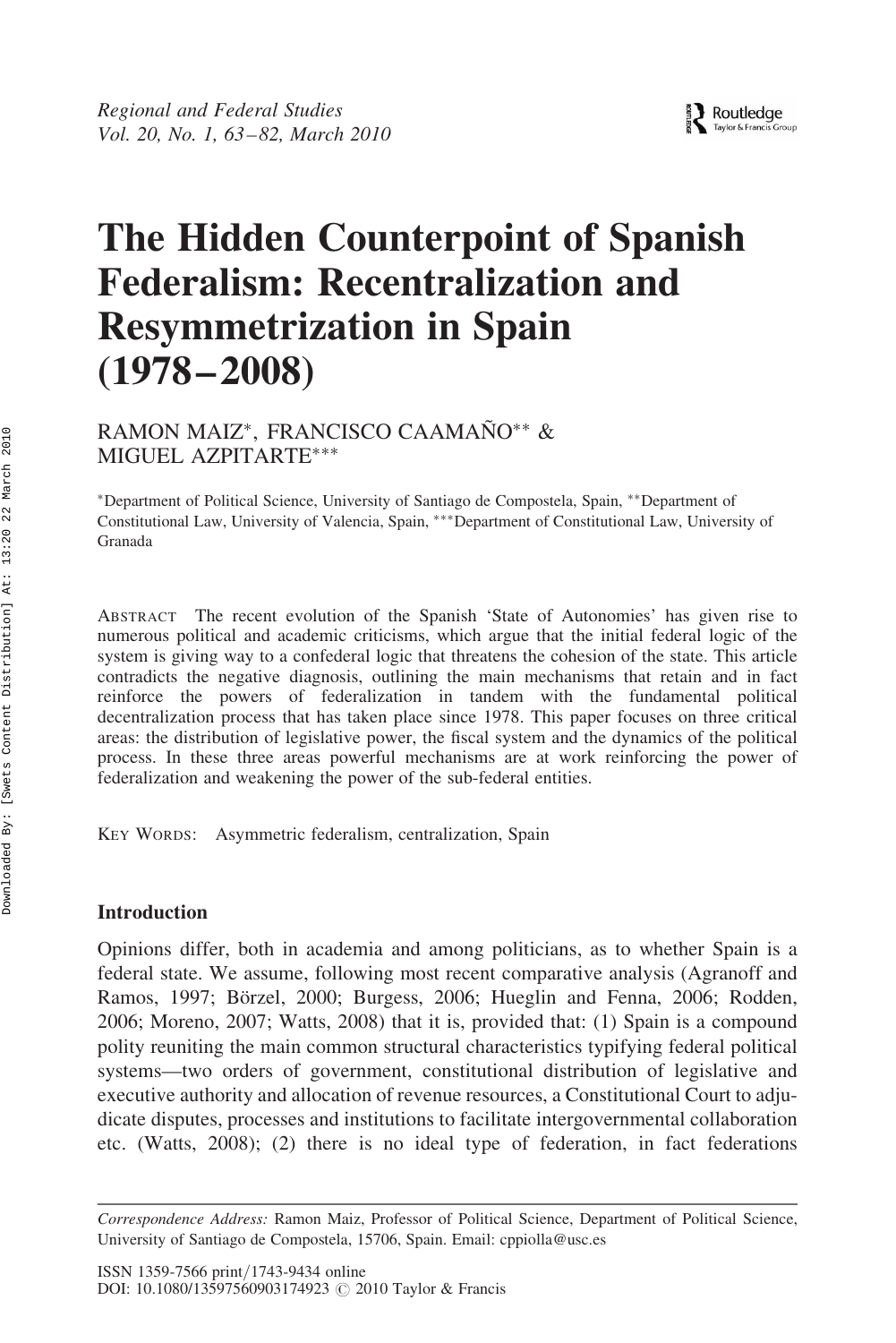institutionalize in an extensive variation of forms and federal political systems (McGarry and O'Leary, 2007). In addition, Spain is a federal state founded upon recognition of the internal plurality of nationalities and regions. So, under the pressures of a multinational society, "a compound nation of nations, the *Estado de las Autonomías* has to come to exhibit the basic structures and processes typical of federations" (Watts, 2009). It is through the relatively asymmetrical regulation of sub-federal self-government that this federal state has sought to accommodate the demands of its nationalities and regions. In other words, it has sought to establish a structure of shared and self-rule that might serve to maintain unity in the politico-cultural diversity of Spain.

If "federalisms occur when they are both sustainable and necessary" (Weingast and De Figueiredo, 1998: 7), the required sustainability poses two fundamental questions. First, how can central government be prevented from eroding federalism by making incursions into the administrative competence of the federated states? Secondly, how can the federated states be prevented from invading the administrative competence of central government, and from adopting unilateral rather than co-operative strategies? Our views on this latter issue in regard to Spanish federalism have been published elsewhere (Ma´iz and Beramendi, 2004; Ma´iz et al., 2002). Here we analyse some aspects of the former, in relation to Spain.

We must first make clear the complexity of Spanish federalism, which derives from its history. Broadly, the federalization of the Spanish state was not the result of an agreement among pre-existing independent states, but of a pact that allowed the decentralization of an existing strongly centralized administration while preventing its total disintegration. The Spanish Constitution of 1978 was thus designed, not to bring the future members of a federation together, but to hold them together (Linz, 1997; Stepan, 2001, 2004) while recognizing their individual existence; and its circumstances led to the resulting polity exhibiting a set of asymmetries that constitute a fundamental feature of Spanish federalism.

Since the late nineteenth century, calls for self-government had come mainly, if not exclusively, from Catalonia, the Basque Country and, to a lesser extent, Galicia. This is why the Constitution acknowledges the existence of nationalities and regions within the Spanish nation, and provided a fast lane to self-government for these three territories—a lane later exploited by Andalusia as well, and which permitted the initial transfer of a larger share of administrative responsibilities from central government to these communities than was granted to others. But there are also other asymmetries (Moreno, 2001: 142; Máiz et al., 2002: 387; Requejo, 2005: 81). Size-wise: the Autonomous Communities—that is, the federated units of the Spanish state—range from Andalusia, with its eight provinces, to the single-province Communities of Madrid, La Rioja, Cantabria, Murcia, Navarre and Asturias, not to mention the Autonomous Cities of Ceuta and Melilla. There are also fiscal asymmetries, exemplified in particular by the special fiscal régimes of Navarre, the Basque Country and the Canary Isles. Furthermore, provided that federations are complex systemic interactions between structures and actors—that is, federations are not only a set of specific institutions, but also imply decentralized and fragmented political party systems, which are both independent and dependent variables (Riker, 1964; Bednar et al., 2001; Filippov et al., 2004: 180)—there are significant differences among the political spectra of the various Communities (Nationalities and Regions). In some cases there are dominant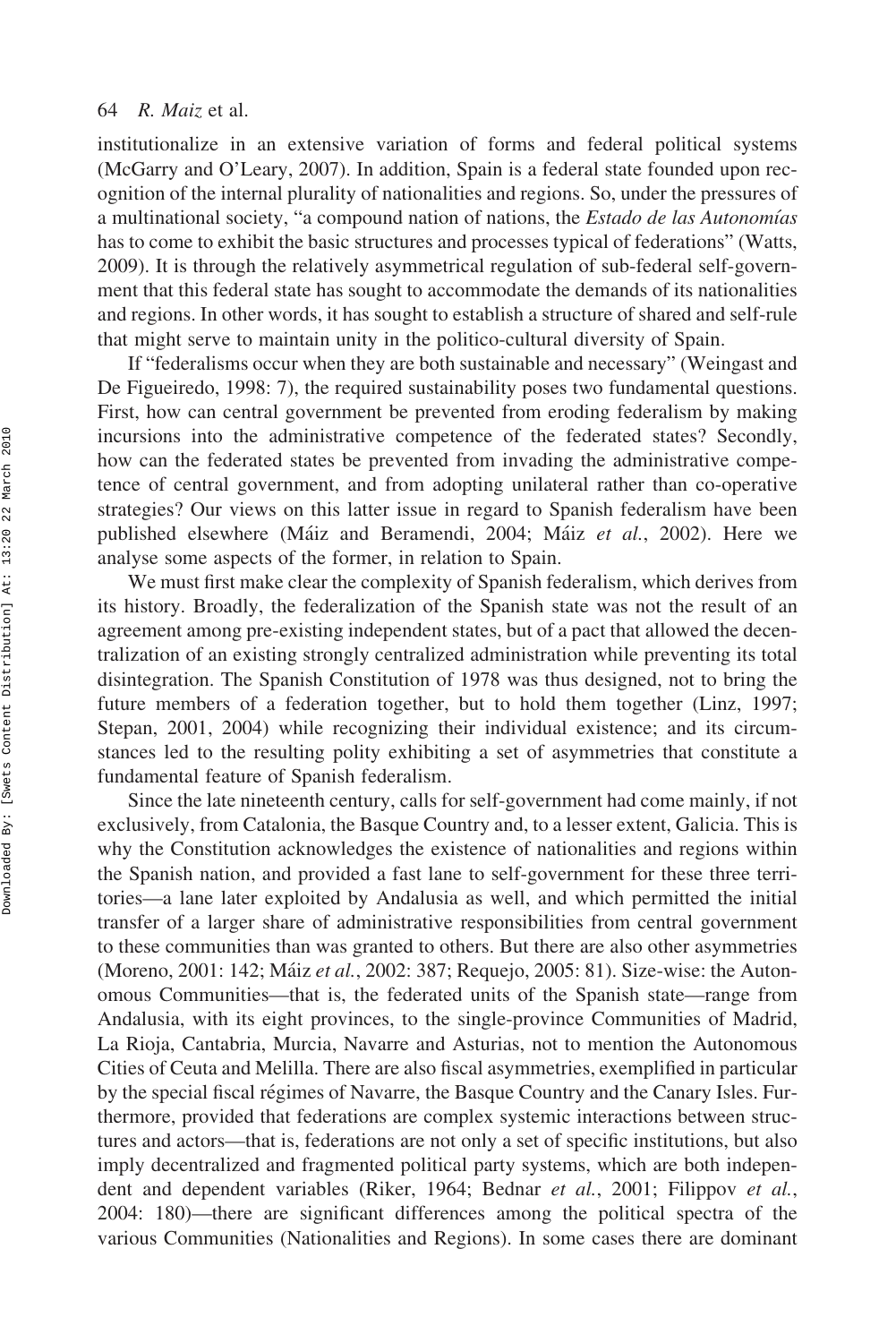nationalist (secessionist) parties with a very long trajectory from the nineteenth century and/or parties that are confederated with, but formally independent of, the major parties of state-wide importance. Moreover, the presence of a violent terrorist organization (ETA), with a political branch (MLNV) claiming independence in the Basque Country, must be regarded as a key factor changing the parameters of the whole political process and altering the structure of federal bargaining in Spain (Máiz and Beramendi, 2004; Máiz and Ibarra, 2009).

In addition to the above-mentioned asymmetries among the federated units, there is asymmetry between these units and the state as regards the mechanism of the delimitation of responsibilities, an asymmetry that amounts to a pact between central and subfederal parliaments (Aja, 1999). Art. 148.1 of the Constitution specifies a series of responsibilities that the Autonomous Communities were enabled to take on upon their constitution, Art. 149.1 lists a series of responsibilities that are reserved to the state, and Art. 149.3 establishes that any responsibilities not covered by either list could be taken on by the Autonomous Communities if they wished. The responsibilities actually assumed were specified in the Statutes of each Autonomous Community, which were drafted by the representatives of the Community and approved by the central state parliament and, only in four cases, in referendum by the inhabitants of the Community. Furthermore, the transfer of responsibilities was formally irreversible, since the Statutes can be modified only through the procedures established therein.

This article concentrates exclusively on problems for self-government that may arise in the course of the relationship between the federation and its member Communities, a possibility that in Spain is linked to the heterogeneity of its Autonomous Communities both for historical reasons and, above all, because of the above-mentioned majority presence of nationalist parties in Catalonia and the Basque Country and, to lesser extent, in Galicia or the Canary Islands. Somewhat paradoxically, this issue is of acute current relevance in Spain as a result of the recent Statute reform processes pursued in Catalonia and other Autonomous Communities, which have led significant numbers of academics and members of the major Spanish political parties to the conclusion that it is the opposite kind of problem—erosion of the federal state by its members—that poses the immediate threat; that is, to the conclusion that the political decentralization of Spain has gone too far, and that this trend imperils the unity of Spain, the weight of the powers retained by the state (i.e. the federation), the equality of Spanish citizens, and/or cohesion and solidarity among the Autonomous Communities. We try here to show that this diagnosis is misconceived. We argue that within the structure defined by the Spanish Constitution of 1978, two opposing processes have always co-existed, the prevailing of one or the other at any given time depending upon circumstances. Specifically, the process of federalization that has led to the Autonomous Communities achieving significant levels of self-government has always been accompanied by a hidden process of *reactive de-federalization* that has continually eroded self-government through recentralization (i.e. reinforcement of the powers of the federation) and resymmetrization (i.e. placing all nationalities and regions on the same footing). We start by dividing Spanish history since 1978 into various critical junctures defined by changes in the balance between federalization and de-federalization.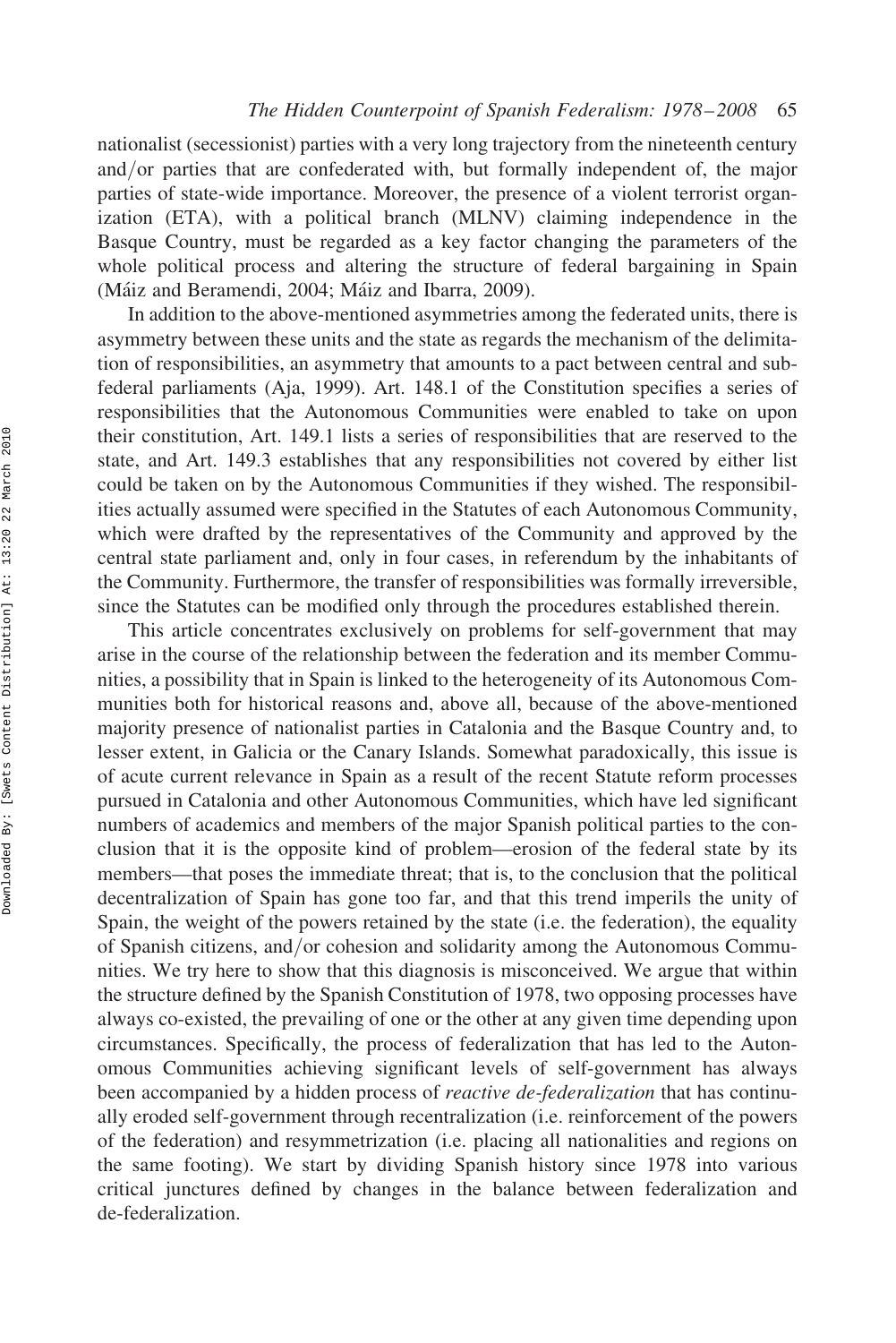(1) 1978–82. Following the promulgation of the Constitution of 1978, Autonomous Community status was attained almost immediately by two territories in which statutes of autonomy had already been approved prior to the Spanish Civil War: Catalonia and the Basque Country. Fearing both the possibility of administrative chaos if more territories rushed to obtain autonomy, and the associated possibility that the nascent democratic state might fall victim to a right-wing *coup*, the ruling centreright Union de Centro Democrático (UCD) party then froze the initiatives of other territories. Strong opposition to this highly asymmetrical situation, led by Galicia (which had also approved a statute of autonomy before the Civil War) and by Andalusia, resulted in the agreements reached in mid-1981 between UCD and the other major Spanish political party of the time, the socialist Partido Socialista Obrero Español (PSOE), regarding the eventual generalization of a model of parliamentary Autonomous Community throughout Spain; these agreements led to the approval of the Statutes of Autonomy of Galicia, Andalusia, Asturias and Cantabria in 1981 and, in mid-1982, to the passage through parliament of the Ley Orgánica de Armonización del Proceso Autonómico (LOAPA), an act designed to ensure the harmonious coordination of the processes by which territories would attain Autonomous Community status. If it had ever entered into force, this act would probably have allowed the state, in the forthcoming years, to withhold the transfer of further powers to the existing Autonomous Communities while (a) endowing other 'strong' territories with a degree of autonomy similar to that of the existing Communities, and (b) provisionally ceding only less extensive powers to territories considered to be less prepared for the assumption of autonomy. Although the LOAPA was challenged successfully by Catalonia and the Basque Country governments in the Constitutional Court, which ruled large parts of it to be unconstitutional, the upshot was nevertheless that between the approval of the last of the seventeen Statutes of Autonomy in 1983 and the Statute reforms of 1994, a two-tier system existed in which seven Autonomous Communities (Catalonia, the Basque Country, Galicia, Andalusia, the Canary Islands, Navarre and Valencia) enjoyed broader powers than the other ten (Asturias, Cantabria, the Balearics, Castilla-La Mancha, Aragon, Castilla-León, Extremadura, Madrid, Murcia and La Rioja). Furthermore, apart from this asymmetry as regards administrative competence, the seventeen-community system that now covered the whole of Spain except the African cities of Ceuta and Melilla was also all too asymmetrical in other respects: asymmetry of size, in particular, constitutes a chronic structural problem that has persisted to this day, the tiny populations of some of the single-province Communities raising doubts as to whether they are really sufficient for the maintenance of significant autonomous government.

(2) 1982–93. In the 1980s the absolute majority government of the PSOE often postponed or resisted the transfer of powers to the Autonomous Communities and, indeed, introduced a number of recentralizing, resymmetrizing measures, for the sake of the much-needed modernization of economic and administrative structures. For example, piecemeal transfer of the social security information and management system would have significantly reduced its efficiency. On other occasions, the areas of competence of the Autonomous Communities were invaded by abuse of the general powers of co-ordination reserved to the state by the Constitution and other basic laws, or simply by the use of central spending power. This tendency persisted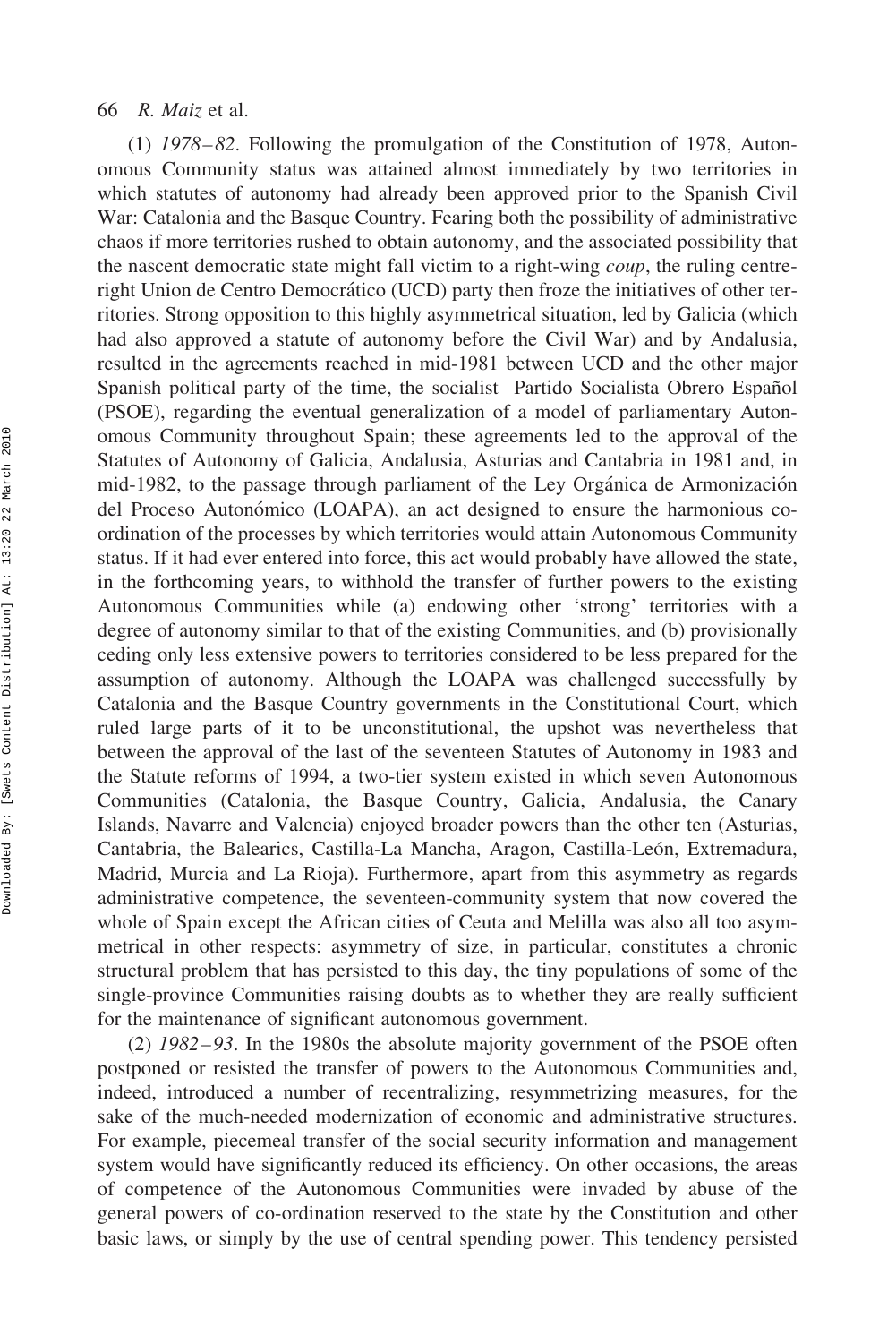after the 1989 elections, in which the socialists failed by just one seat to obtain an absolute majority, and was consolidated by the 1992 pacts between the PSOE and the right-wing Partido Popular (PP). One result was an increasing number of appeals to the Constitutional Court, making it a potentially key player in the organization of the federation. However, the Court has, in general, maintained the traditional role of such institutions, that of "negative legislator": rather than establishing how a particular area of competence should be split between federal and sub-federal entities, it has limited itself to deciding whether the split proposed by central government is constitutional or not—a practice that has, in turn, led to central government using Tribunal doctrine to argue the impossibility of alternative solutions, more favourable to subfederal autonomy, that might be equally constitutional. Finally, to the tendency to centralize in the name of administrative efficiency, Spain's entry into the European Union added a tendency in the same direction as the result of its being the central state effectively responsible for negotiating and complying with EU requirements, even in areas that are assigned internally to the exclusive competence of the Autonomous Communities.

(3) 1993–2000. Neither the socialist government of 1993–96 nor the first government of the PP (1996–2000) enjoyed absolute majorities. As a result of their consequent dependence on alliances with nationalist parties, their de-federalizing initiatives, which included several appeals to the Constitutional Tribunal regarding conflicts of competence and laws passed by Autonomous Communities, were offset by significant decentralizing activity: transfer of numerous areas of competence was accelerated; Art. 150.2 of the Constitution was invoked to delegate competence in other areas on the Autonomous Communities; a percentage of income tax was ceded; and the Senate was reformed to allow the non-voting participation of direct representatives of the Communities.

(4) 2000–04. Under Aznar presidency, the second PP government took advantage of its absolute majority to reintroduce unabashed Spanish nationalism as a political criterion ruling the relationships among the Autonomous Communities and the state. Recentralization and resymmetrization prevailed in the treatment of the Communities as administrative units rather than as federated partners, in the playing-down of internal national and regional identities, in belligerence towards sub-federal nationalism and in a reinforcement of the administrative, political and economic power of central government.

(5) 2004 to the present. The socialist government that came to power in 2004 was once again obliged, by its lack of an absolute majority, to seek the support of subfederal nationalist parties. Whether from conviction or necessity, unlike its predecessors of either political wing it pursued the consolidation of a decentralized system, creating the Conference of Autonomous Community Presidents and favouring a reinforcement of the autonomy of several Communities by collaborating in the reform of their Statutes. Due in part to the intense Spanish nationalist campaign of the PP, and in part to the aggressive claims of sub-federal nationalists, this latter activity has been partially or provisionally frustrated by the Spanish Parliament's rejection of the reformed Statutes proposed by the Basque Country (the *plan Ibarretxe*), and by the reformed Statute of Catalonia (which was passed by the Spanish Parliament) being challenged in the Constitutional Court. As a result, the 2004–08 government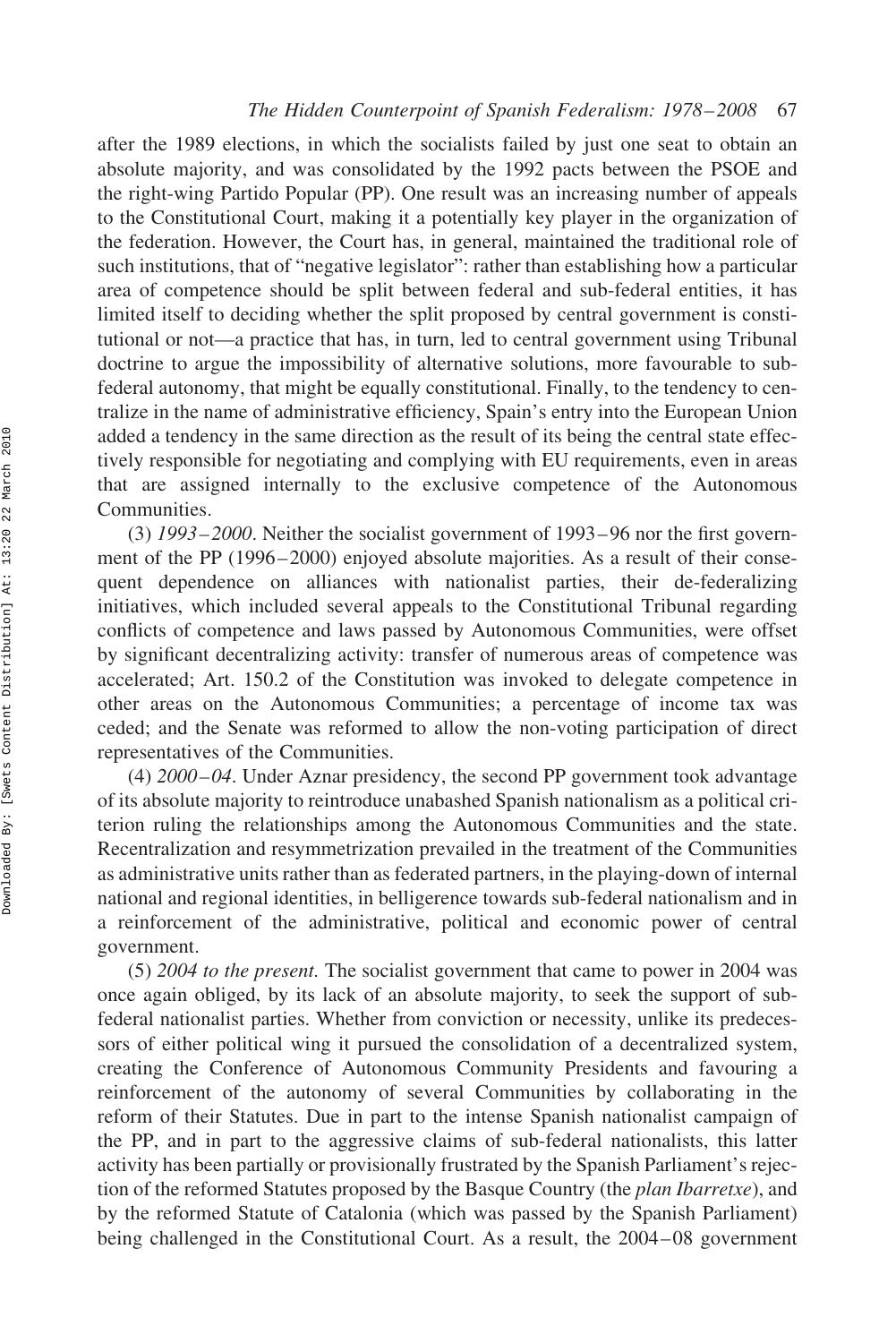did succeed in strengthening the self-government of the Autonomous Communities, but only in a relatively symmetrical fashion.

As the above brief survey of the history of the Spanish Autonomous Communities shows, the constitutionally endorsed decentralization and asymmetrization of the Spanish state have alternated or co-existed with de-federalizing processes and trends of recentralization and resymmetrization. The characteristics of contemporary Spanish federalism—the foreseen and unforeseen consequences of the Constitution and, beyond the institutions, the nature of its political processes—are thus the result of the interplay between these two tendencies in the actions and strategies of political parties, federal and sub-federal entities, the Constitutional Tribunal and other political agents.

In the remainder of this paper we focus on the problems caused from above by defederalization in two critical areas: the distribution of legislative and regulatory power (who decides, about what matters and with what executive instruments); and finance (who gathers tax, who distributes it and with what criteria). Finally, we analyse certain aspects of political dynamics that tend to strengthen federal power at the expense of sub-federal power.

# The Distribution of Regulatory Power

# Problem 1: The Concentration of Central Regulatory Power

The method employed by the Spanish Constitution to split power between federal and sub-federal governments is apparently straightforward. It enumerates a number of areas of decision, such as defence, the monetary system, environmental protection, railways passing through more than one Autonomous Community, roads lying completely within a single Autonomous Community, etc., and either sanctions their assumption by Autonomous Communities or reserves them to the state; any areas not listed are susceptible of being taken over by Autonomous Communities, and all areas that an Autonomous Community could have taken over but did not are retained by the state. Nevertheless, three kinds of area of decision emerge by virtue of the level at which competence is transferred to the Autonomous Community: areas of *exclusive* competence, in which all power, both legislative and executive, pertains either to the state or to the Autonomous Community that has taken over the area in question; areas with shared regulatory competence, in which central government establishes a framework law for the whole of Spain but each Autonomous Community is free to flesh out and execute this framework through its own legislative and executive processes; and areas with shared executive competence, in which the state retains all legislative power and the Autonomous Community acts merely as executive. Although this situation has become widely accepted, it was not always so: in the years immediately following the promulgation of the Constitution, other readings were proposed that were more favourable to the Autonomous Communities, giving them greater freedom to design and implement more individualized policies.

Let us first consider shared regulatory competence. Here, federal legislation might in purity be supposed to limit itself to establishing the bare bones of legislative action, the basic principles that are to be expressed in concrete terms by sub-federal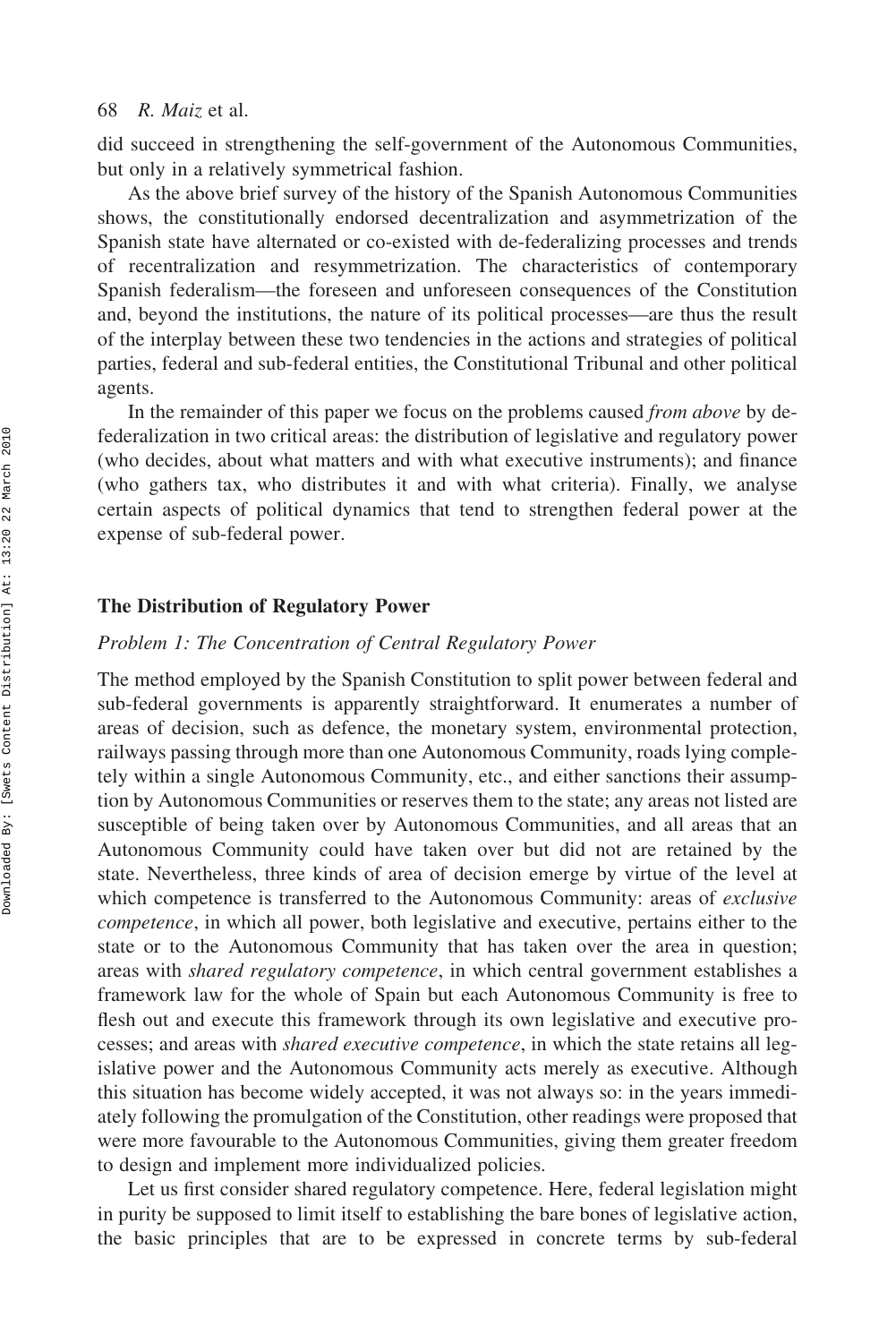legislation. In practice, however, federal legislators have employed an extremely inclusive concept of what is 'basic', ruling on material issues and even technical details. The references in Art. 149.1 of the Constitution to "bases and coordination" (item 13), "basic legislation" (item 17) and "basic norms" (item 27) have thus been exploited to establish a distribution of competence that is clearly biased in favour of the federation (Caamaño, 2002).

This result is exemplified by one of the first sentences of the Constitutional Court, STC 1/1982. The Basque Government claimed that certain technical banking regulations introduced by central government were unconstitutional, since a regulation of this rank could not be regarded as basic. The Court rejected the claim, ruling firstly that the basic minimum legislation to be shared by all need not be limited to the establishment of general principles, but could also be more concrete if it was necessary for the technical or organizational details in question to be applied throughout Spain; and, secondly, that although the common basic minimum legislation should preferably, in view of its intended stability, take the form of statute law, it might also exceptionally take the form of a governmental regulation. This early jurisprudence thus opened the field for central government to exercise broad regulatory powers that often came close to those of the former centralized state. "Basic legislation" has not infrequently consisted of a ministerial order expressing a political decision by the incumbent.

It must be admitted that this broad concept of basic legislation was passively encouraged by Autonomous Community Statutes that fail to defend or provide adequately for the concrete implementation of federal basic law by sub-federal legislation. For instance, Arts. 10 and 16 of the 1979 Statute of Catalonia establish that in certain affairs the Generalitat (the institutions of self-government) is competent to implement state framework legislation "in the terms that such legislation may establish", an expression that the Constitutional Court has interpreted as an exercise of self-restraint by the Generalitat in favour of the Federation (STC 5/1982).

The concept of shared executive competence has suffered a fate similar to that of shared regulatory competence. Here the matter at issue is the scope of state legislation in those areas in which the state reserves to itself legislative powers while the Autonomous Community assumes executive power. Once again, an early sentence of the Constitutional Court exemplifies the problem. In response to a central government regulation ensuring the maintenance of public transport during a strike in Barcelona, the Generalitat claimed that regulations of this rank did not fall within the scope of Art. 149.1.7 of the Constitution, which reserved labour legislation to the state "without detriment to its execution by the organisms of the Autonomous Communities"; equating "legislation" with "law", the claimant reasoned that since regulations were not laws, regulations affecting Catalonia were for the *Generalitat* to promulgate. However, the Tribunal ruled that the term "legislation" covered all kinds of regulatory measure, not just those with the formal rank of laws. Central government thus retained exclusive power as regards labour legislation at all levels, leaving sub-federal governments only the option of executing its laws and regulations. It was for the state to control strikes.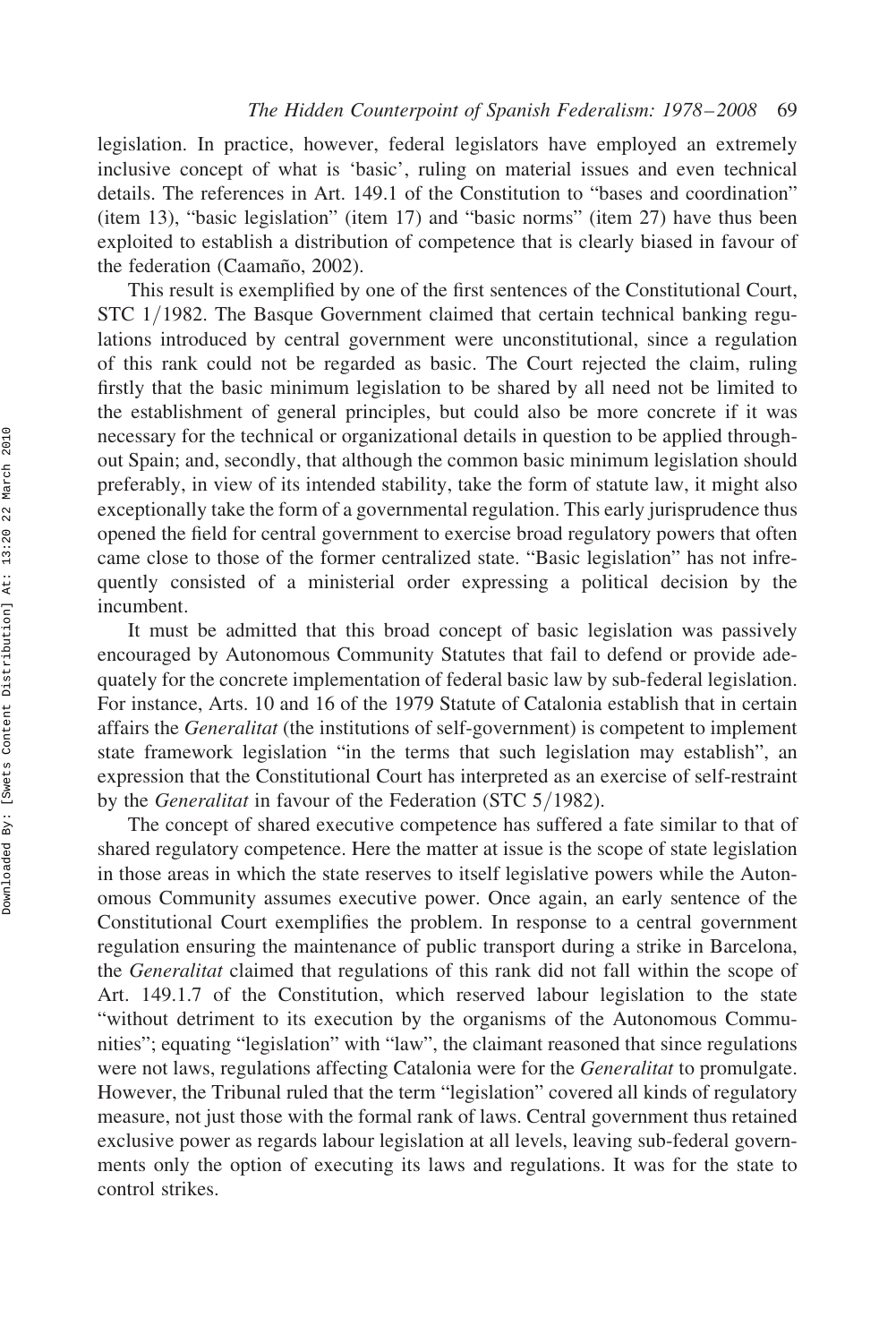# Problem 2: Transverse Encroachment

In the previous section we noted that in distributing competence in any particular area of decision between the federal and sub-federal governments, the Constitution distinguishes between regulatory and executive powers; depending on the area in question, it may be both regulatory and executive power, only executive power, or no power at all that can be transferred to an Autonomous Community. We saw that the interpretation of this distinction in practice has tended to favour the state. Here we argue that something rather similar has occurred with the various areas of decision themselves. Although the wordings of the Constitution and the Statutes of the Autonomous Communities treat the affairs to be managed by federal and sub-federal governments as neatly classifiable in distinct, mutually independent areas of decision, this convenient appearance of order naturally hides a much more complex reality, and it is here that the so-called transverse powers of the state have been interpreted in the state's favour. Particularly important in this respect is the state's power to establish the framework for, and co-ordinate, the general planning of economic activity (Art. 149.1.13 of the Constitution).

The paradigmatic example of the invasive use of this power concerns tourism. The regulation and control of this economic activity—a key Spanish industry—are not reserved to the state by the Constitution and, in the Statutes of most Autonomous Communities, are appropriated to the latter. In principle, all legislative, regulatory and executive activity concerning tourism should therefore be performed by the Autonomous Communities, without any kind of intervention by the state; but this is far from being what has actually occurred. In STC 75/1989 the Constitutional Court decided on whether the state could subsidize certain activities in the tourism industry in pursuit of its own policy in an area of decision in which the Autonomous Community of Catalonia had assumed exclusive competence. In ruling that the state could act in areas apparently outside its competence whenever the purpose of its actions was to guarantee "the achievement of the goals of national economic policy", the Tribunal afforded recognition to the transverse nature of economic planning. What on paper was the exclusive competence of the sub-federal entity was thus encroached on by federal government through the interpretation of Art. 149.1.13 as a catch-all provision, similar to the "commerce clause" of the United States Constitution.

Another aspect of transverse encroachment concerns the so-called "organic" laws defined in Art. 81 of the Constitution, i.e. certain kinds of law passed by the federal parliament that require an absolute majority for their enactment, modification or repeal. Particularly striking are the cases of the Organic Law of Universities (2000) and the Organic Law of Educational Quality (2002), which illustrate both the recentralizing and resymmetrizing facets of this variety of de-federalization process (Máiz and Losada, 2005). The Organic Law of Educational Quality, for example, far from limiting itself to setting up general principles for the establishment of criteria of educational quality, both invaded the competence of the Autonomous Communities in educational matters, and implemented an educational policy with a traditional Spanish nationalist slant that clashed with the cultural and linguistic pluralism of Spain. The number of subjects that were obligatorily common to the syllabuses of all Autonomous Communities was increased; the possible educational paths of secondary school students were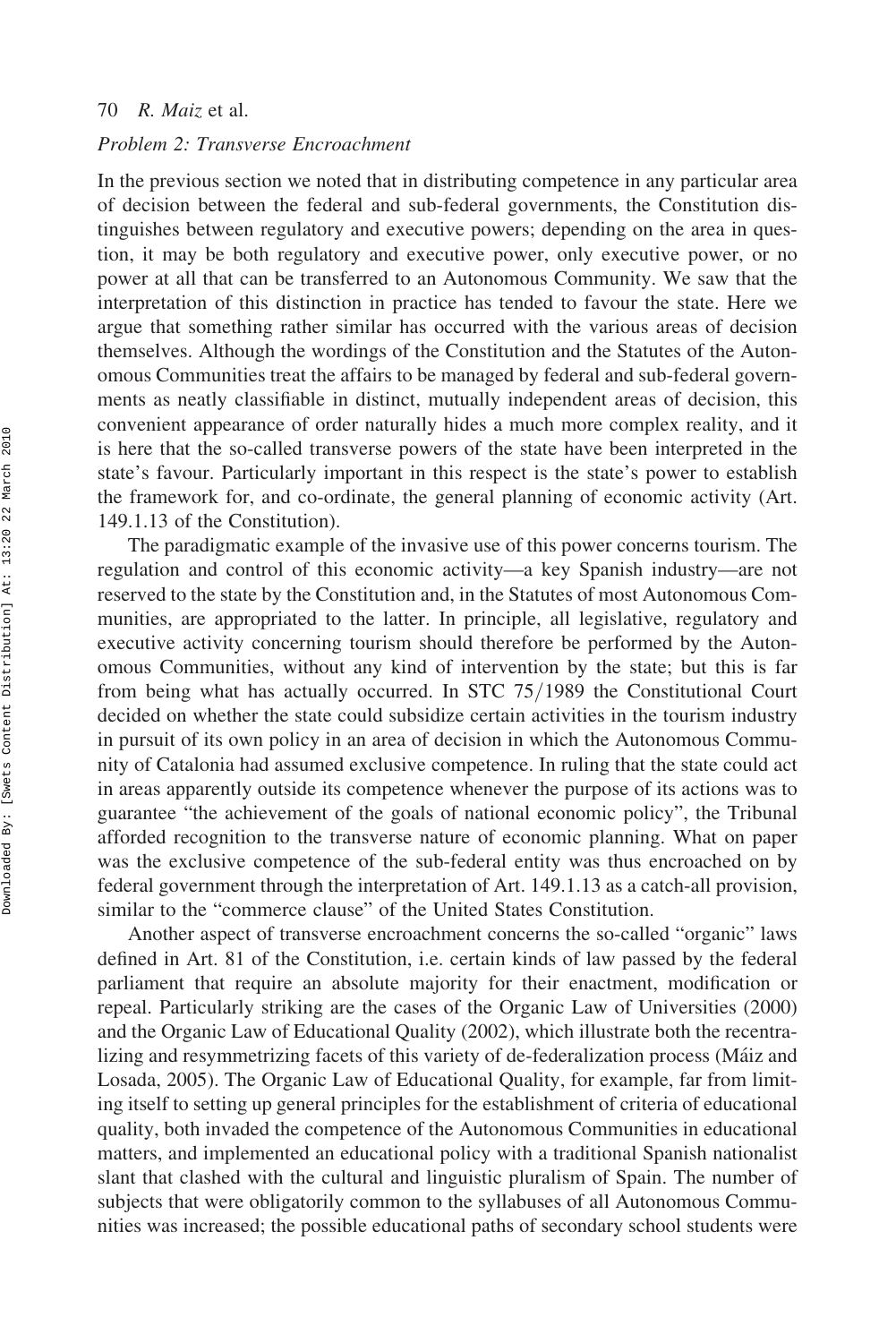# The Hidden Counterpoint of Spanish Federalism: 1978–2008 71

subjected to state-wide regulation; the content of secondary school subjects was fixed state-wide; a concept of pre-school facilities as social assistance rather than education was imposed unilaterally; criteria were established for the evaluation of students and for when a student should repeat a year; the regulation of the objectives and methods of learning to read, and of oral expression, was centralized; and so on. Noteworthy among the resymmetrizing effects of this legislation were the result that the history syllabuses of all Autonomous Communities came to have 70% of their content in common; there was an increase in the number of subjects taught obligatorily in Castilian; and the student's performance in religion classes, i.e. classes of Roman Catholicism, was included in his or her academic record and incorporated in the overall mark employed as an entry qualification by higher-education establishments. The "organic", and hence federal, nature of the law was thus exploited to impose a conservative educational policy within a traditional Spanish nationalist perspective and, in so doing, to claw back regulatory competence in the field of education, in contradiction with the Statutes of the Autonomous Communities.

Finally, the state's exclusive power to regulate the basic conditions guaranteeing the equality of all Spanish citizens in exercising and fulfilling their constitutional rights and duties (Art. 149.1.1) has been a rich source of transverse encroachment, having been interpreted as establishing the competence of the state in all matters in any way touched on by the ample array of fundamental constitutional rights and duties. Even though the Constitutional Court struck down numerous articles of federal town planning laws of 1990, 1992 and 1998 (STC 61/1997 and STC 164/ 2001), this precedent has been ignored by the state and has not even been coherently taken into account by the Court itself.

# Problem 3: Which Entity is Competent in Matters not Mentioned Explicitly by the Constitution?

The Spanish Constitution addresses, *inter alia*, a task that must be undertaken by any federal Constitution: delimitation of the scope of federal competence and of subfederal competence. Its peculiarity is that while fixing the powers of the federation, it leaves sub-federal entities, i.e. Autonomous Communities, free to fix their own powers in their Statutes, so long as these powers do not overlap those that have been reserved to the state by the Constitution. Competences in any areas of decision that have been 'overlooked' are assigned to the state. These rules appear to take all possibilities into account and, to deal adequately with a problem that is typical of federal structures, the question of who is competent to legislate in matters that were unforeseen at the time the Constitution was passed. Nevertheless, the fragility of the Spanish solution was soon shown up by events. The basic failing was that the set of areas of decision that the Constitution reserved to the state in Art. 149 was outdated from the start, having been based essentially on a similar list in the Constitution of 1931. This set the scene for friction when the Autonomous Communities incorporated in their Statutes as broad a gamut of powers as possible so as to prevent areas of competence ignored by the Constitution from being occupied by the state. That the Communities' objective has been frustrated is due to two main reasons.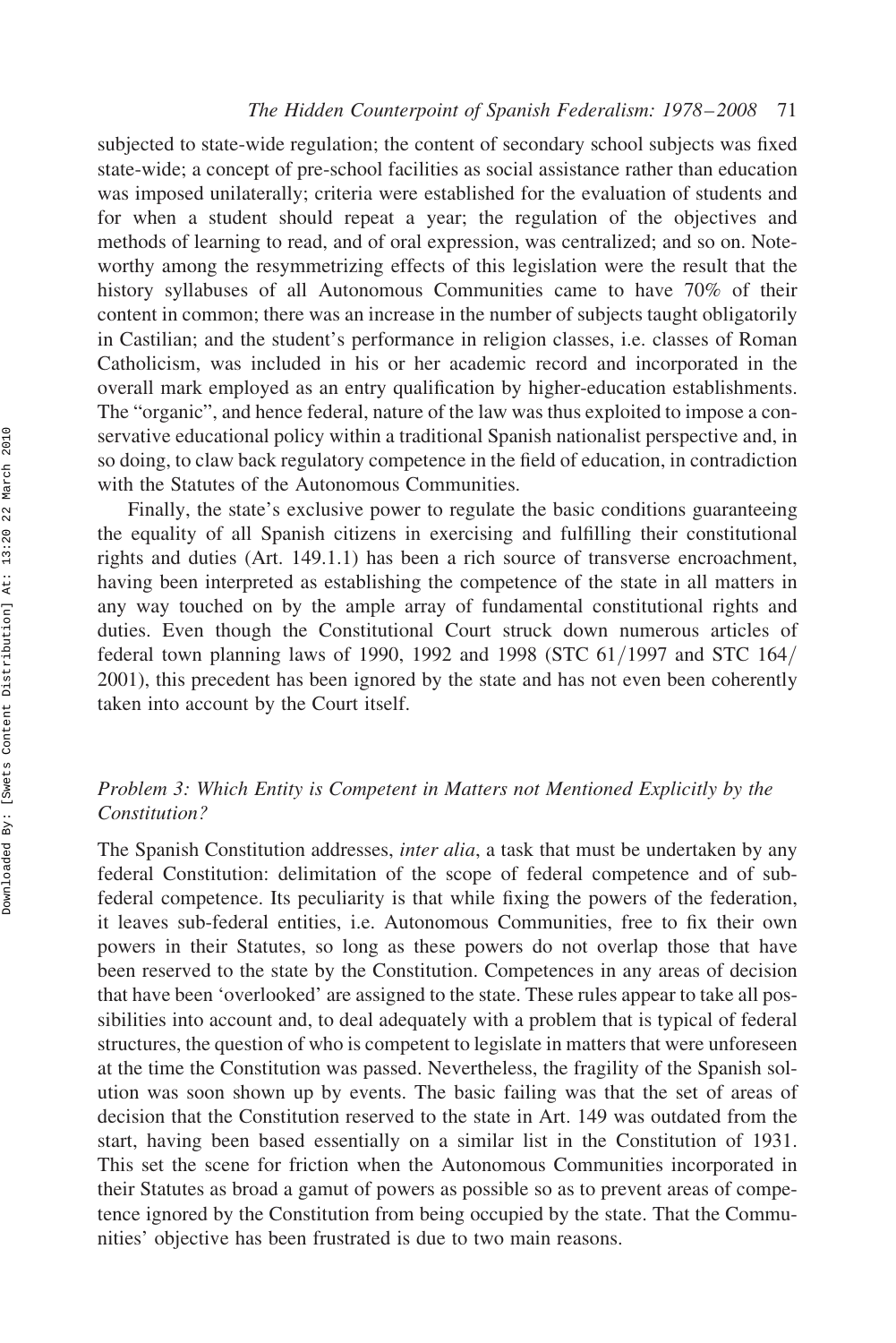First, the broad powers claimed in the Statutes are, in many cases, ill-defined, which has allowed and encouraged the state to appropriate matters to its competence whenever their inclusion among the exclusive powers of the Communities has been sufficiently unclear. Appeals to the Constitutional Court by the Federation on such matters have been both numerous and, in general, successful; and the activity of the state in these areas has hindered the development and execution of the Communities' own policies. This is the background to the Communities' demands for their Statutes to be reformed in a way that shall not only broaden their powers and bring them into line with their increasing administrative needs and capacities, but shall also effectively impede their being clawed back by the state; and it has been this desire to set up effective impediments to claw-back that has been responsible for the reformed Statutes of 2007 exhibiting such an obsessive excess of detail in defining the powers of the corresponding Communities—a defect that in recent times is not at all uncommon among the equivalent instruments of the sub-federal entities of other states.

The second cause of the Autonomous Communities having failed to realize the potential of their Statutes has, in fact, already been more than hinted at: the recentralizing tendency of the Constitutional Court, which has pushed its interpretations of the text of the Constitution to the limit in this direction. The following example is not untypical. In 1978, when the Constitution was approved, Spain had four small stock exchanges in Madrid, Valencia, Barcelona and Bilbao; they were independent of each other, and all four had quite low levels of activity. This historical situation partly explains why the Constitution does not explicitly reserve control of stock markets to the state. On the other hand, the Statutes of all the Autonomous Communities do explicitly claim regulatory power over the stock markets in their territories. When, in the 1980s, stock exchange activity began to increase dramatically due to foreign investment and the growth of the Spanish economy, which were favoured by the new constitutional situation of Spain and its entry into the EU, the state achieved, through legislation and otherwise, the adoption of an online trading system, the effective merger of the four stock exchanges and the establishment of market control bodies and mechanisms. In spite of the multiple arguments against its being empowered by the Constitution to do these things, the Constitutional Court ratified its competence in these matters; arguing on the basis of several areas of decision that *are* mentioned in Art. 149 (commerce, credit, economic planning, etc.), the Court effectively constructed a new area, the stock market, which it adjudicated by the state. In other words, in the face of economic reality, the Court interpreted the Constitution so as to invest in the state all competence in the newly emergent phenomenon (STC 133/1999).

# Problem 4: Federal Control over Sub-federal Law

Just as important as the constitutional distribution of powers between federation and sub-federal units in a federal structure is the relationship between the federal and sub-federal legal systems. The Spanish Constitution adopts a classic approach to this issue: "in case of conflict, the laws of the State shall prevail over those of the Autonomous Communities in all matters not attributed to the exclusive competence of the latter" (Art. 149.3). Even so, the Federation has found a yet more efficient 'solution' to competence disputes: simply challenging sub-federal laws in the Constitutional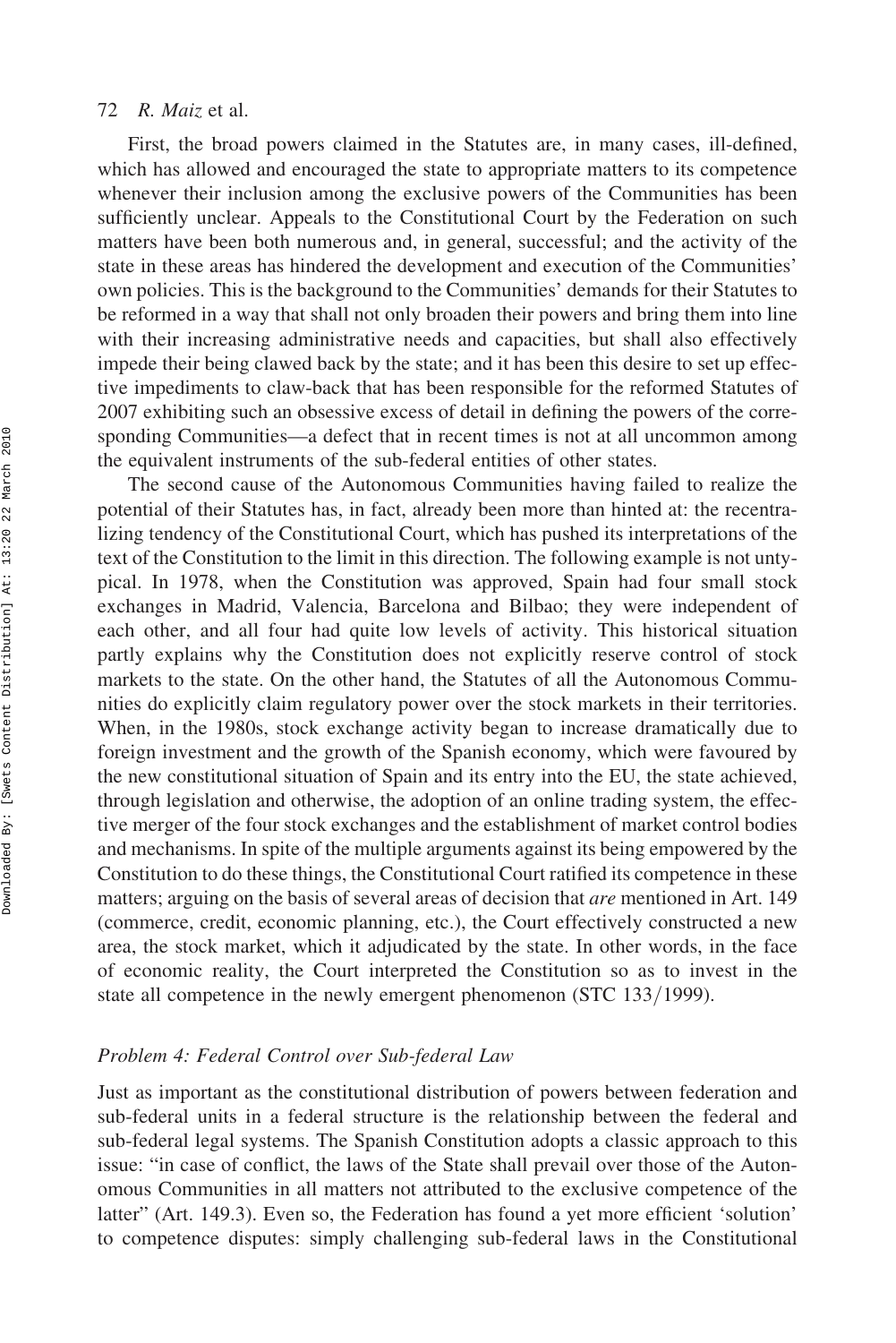## The Hidden Counterpoint of Spanish Federalism: 1978–2008 73

Court brings about their automatic suspension, without having to wait for a decision on competence. This suspension is explicitly imposed by the Constitution, at least for an initial period of five months, when the federal government challenges "measures and resolutions adopted by the organs of the Autonomous Communities" (Art. 161.2); but most constitutionalists have interpreted this wording as limiting the suspension (a) to orders and regulations issued by sub-federal governments, as opposed to laws passed by their parliaments; and (b) to "measures and resolutions" challenged because of their presumed violation of the distribution of competence established in the Constitution. However, the Organic Law of the Constitutional Court of 1979 extended the scope of this mechanism to the point of making it an extremely effective means of impeding sub-federal action: in spite of serious objections to its constitutionality, this Law declared automatic suspension to apply to sub-federal laws as well as legislation of lesser rank, and that the challenge motivating suspension could be based on any putative cause of unconstitutionality, not only on conflict of competence. Federal government thus has at its disposal an instrument allowing it to put the brakes on any kind of sub-federal legislation. And the efficacy of this instrument has furthermore been increased not only by the tendency of the Constitutional Court to ratify suspension upon five-month review, but above all by the backlog of cases in the Tribunal, which has led to it taking seven or eight years for a challenge to be ruled on.

# Finance

The Spanish Constitution establishes a number of different possible sources of income for sub-federal governments. The most important, specified in Art. 157, are taxes ceded by the state, surtax on state taxes, taxes imposed by the Autonomous Community itself, sums allotted from the Interterritorial Compensation Fund established to correct differences and implement solidarity among different Autonomous Communities and provinces (Art. 158), and "other allotments included in the State budget". Although provision thus appears to have been made for Communities to enjoy financial autonomy on the basis of their own tax income, financial power is, in practice, concentrated in the state.

# Problem 1: The Difficulty of Autonomous Taxation

In principle, as noted above, Autonomous Communities can establish their own taxes. The only limits placed on this power by the Constitution are that the Communities cannot tax assets located outside their territory, and cannot impose taxes that hinder the free circulation of goods and services. Nevertheless, in 1980 the Organic Law of Autonomous Community Funding tightened these limits by stipulating that Autonomous Communities cannot tax assets or activities that are taxed by the state (Art. 6.2). This has been a very significant additional restriction. Today's federal Spanish state having originated through the decentralization of a highly centralized predecessor, it was already taxing, right from its birth, practically everything taxable. Virtually nothing was left for the Autonomous Communities to tax, in spite of the efforts of the Constitutional Court to increase their powers in this area (as in STC 14/98, for example). Where sub-federal taxes have been imposed on assets or activities that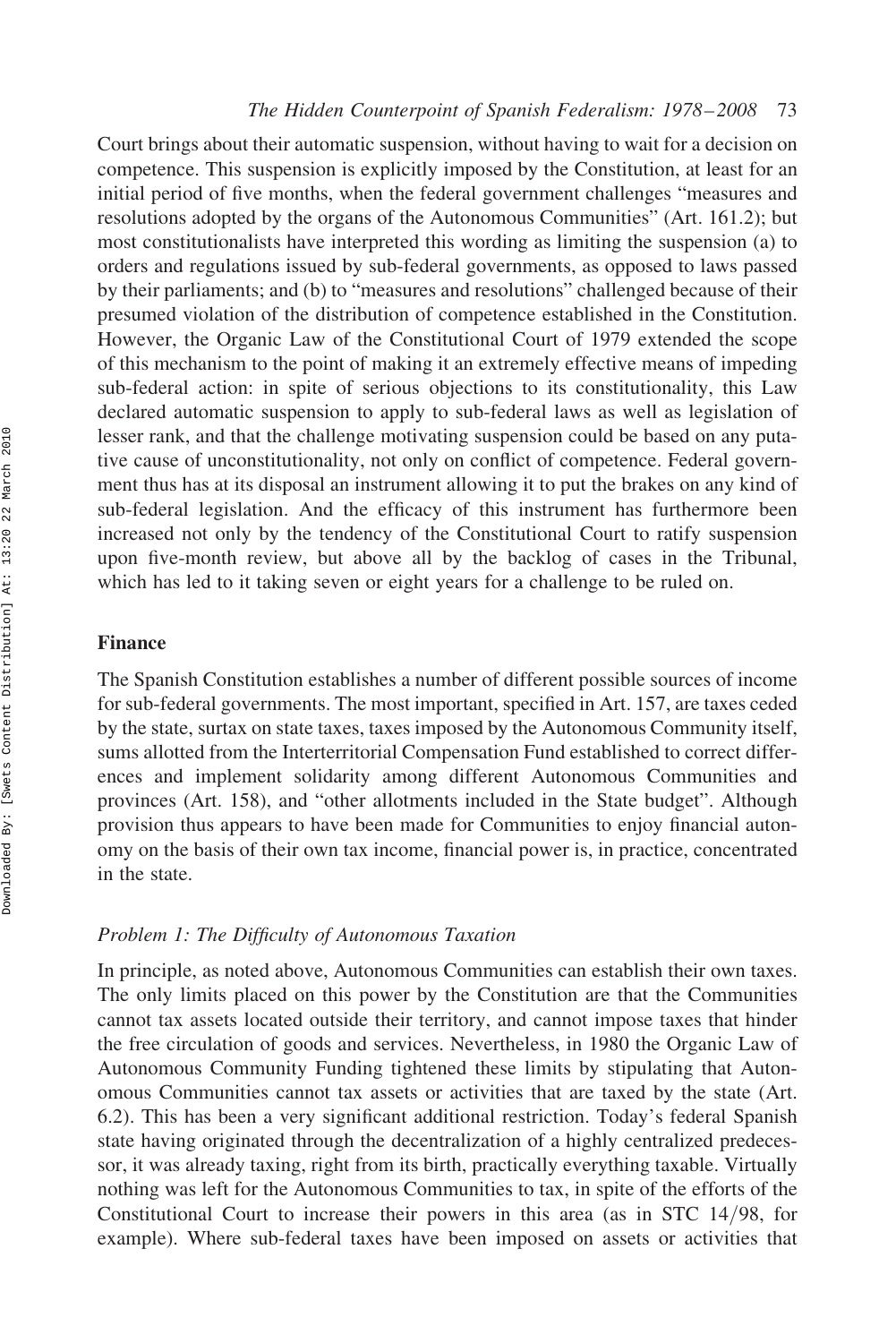have escaped the state monopoly, such as nights spent in hotels, or under-exploited land, it has been more with extrafiscal intentions, to benefit the environment or economic structures, than for the sake of the scant earnings to be had from such taxes.

Furthermore, it is hard to imagine how this situation might change. Even the Basque Country and Navarre, which for historical reasons are exceptional in enjoying, in principle, almost complete autonomy to impose taxes, have seen their taxation powers restricted in practice, in this case due to the demands of the Single European Market. The most notorious example of this occurred when the Basque Government took the initiative of providing tax exemptions for firms domiciled in the Basque Country. To prevent discrimination on the grounds of nationality, the European Commission reacted by demanding of Spain that these exemptions also be granted to all non-Spanish EU-domiciled firms trading in the Basque Country; but when the Spanish state obliged by passing the required exemption law, it was struck down by the Constitutional Court on the grounds that it discriminated against Spanish companies domiciled outside the Basque Country, which were not made eligible for the exemptions. Since the Court has also ruled against the legality of the exemptions to companies domiciled in the Basque Country, the fiscal powers of the Basque Country have, in effect, been curtailed by the EU.

But what about the first of the sources of sub-federal income specified in Art. 157, taxes ceded in whole or in part by the state? The key word here is "cede", for it is left to the state to decide whether it cedes any taxes or not, and the form that any cession takes. Consider, for example, two of the most important: income tax and company tax. The state has not ceded a single cent of company tax, which it treats as a fundamental element of its tax structure. It has ceded up to one-third of income tax, and regulatory powers over proportional and non-proportional deductions from that third, but it has retained control of its economic structure; Autonomous Communities can lighten their citizens' final tax burden, but they cannot alter rate schedules. Thus the Communities have some room to use their share of state taxes as an instrument of social policy (as in the case of their own taxes, as we saw above), but no control over where that income comes from.

The only significant source of income that an Autonomous Community can exert control over is the surtax it may place on state taxes. But placing such a surtax has a grievous political cost; politically, it is more profitable to wait for the state to become unpopular by raising taxes, and then pocket whatever extra state funding those rises may make available. Besides which, if state tax rates are calculated to optimize overall prosperity, there cannot be much room for an Autonomous Community to raise them without perturbing its own economy.

# Problem 2: Who Decides How State Funds are Allotted?

Because of the scant taxation capacity of the Autonomous Communities, their income derives largely from "allotments included in the State budget". In principle, the distribution of state income among the Autonomous Communities is not arbitrary, but governed by certain objective criteria that are established by law and are adjusted about once every five years following multilateral negotiation in the Tax and Finance Policy Council. Currently it depends largely on population (the larger the population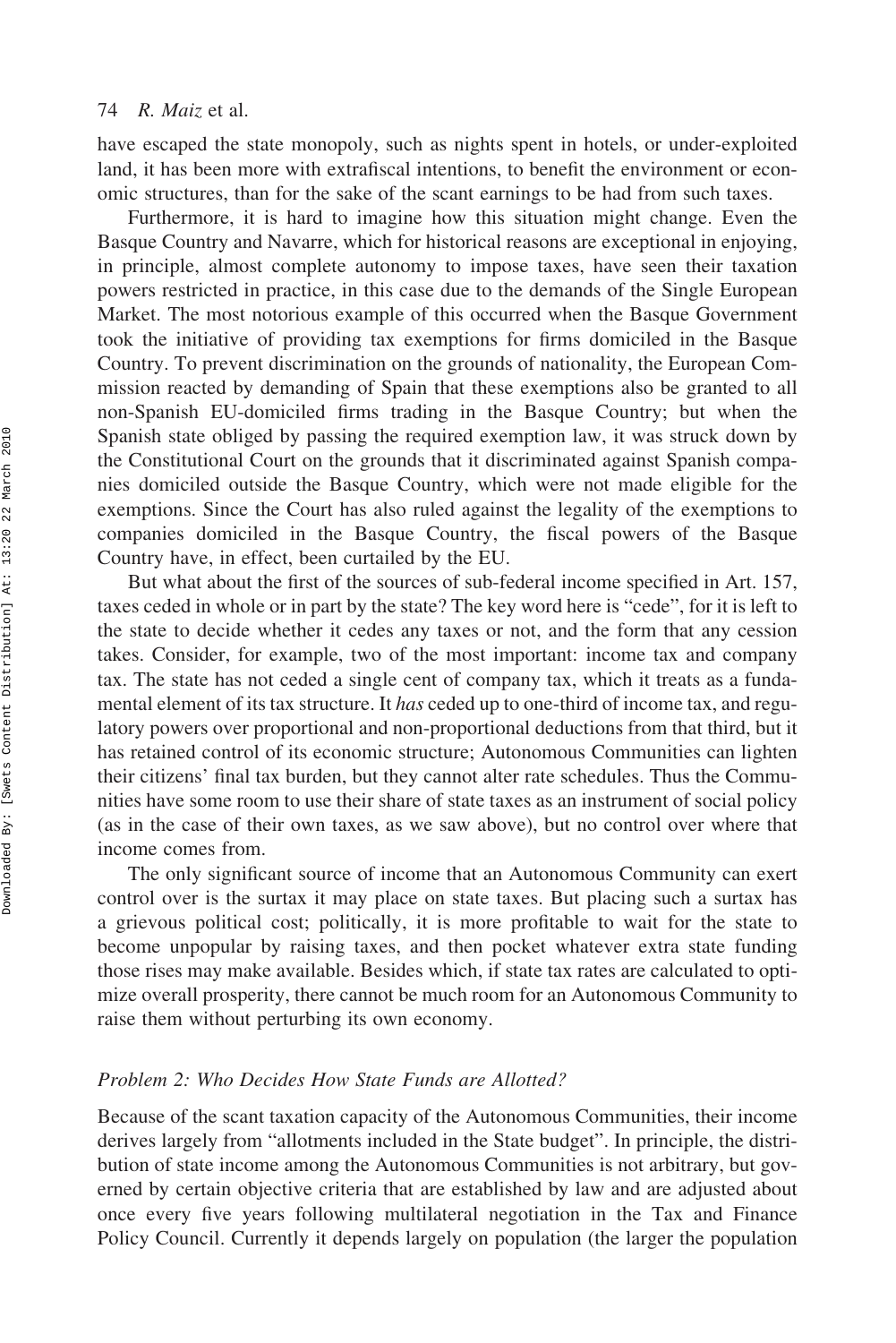of the Community, the larger the share it gets) and "interterritorial solidarity" (the Communities with the worst economic indicators are subsidized). The crucial point here is the dependence of changes in the distributive criteria on the passage of a law, which means that the bargaining power of the various parties in the preceding negotiations depends to a large extent on the balance of power in the central Parliament. For example, in 2001 a number of Autonomous Communities refused to agree to adjustments proposed by central government, but these adjustments were nevertheless introduced by the absolute majority government of the time through a change in the law-fixing criteria. This situation has furthermore received the support of the Constitutional Court in STC 13/2007: when Andalusia claimed that the law imposing the 2001 criteria, 21/2001, was unconstitutional because these criteria had not been agreed to by Andalusia, the Tribunal ruled that although agreement was desirable, in its absence the state should prevail, without the Autonomous Communities having any right of veto. This, of course, does not mean that a law must necessarily force the state's wishes on a discrepant Community: under the previous system, Communities not agreeing to adjustments in funding continued to be funded in accordance with the pre-existing schedules; but 21/2001 made no such provision.

# Problem 3: The Geographical Distribution of State Funds Not Transferred to the Autonomous Communities

The above considerations clearly show how financial power is concentrated in the state: the sub-federal Autonomous Communities are not truly free to finance themselves through taxes that they control, and neither can they veto criteria proposed by the state for the distribution of state funds. Worse still, although the funds included in the state budget explicitly for transfer to the Autonomous Communities are distributed using criteria which the Communities may or may not agree with but which are at least objective, there is no such limitation to the way in which the state distributes spending in fulfilment of responsibilities of its own exclusive competence. The geographical distribution of state spending is a powerful political instrument for various reasons, not least because state spending in a particular area of decision can determine the Autonomous Communities' spending requirements in related areas of their own competence. An example of evident importance is state spending in roads and railways; it is for the state to decide where it builds or modernizes main roads linking two or more Autonomous Communities, but its actions in this area certainly affect the economy and road-related spending requirements of the Communities. As in the case of the criteria for the distribution of funds to the Autonomous Communities, the policy of central government in this respect will ultimately depend on whether it needs support in the central parliament and, if so, on where the required support can be obtained.

# Problem 4: Budget Control

Following the example of the USA, and in accordance with EU policy, successive Spanish governments have made a balanced budget not just an administrative principle but also a legal requirement. Neither central government nor sub-federal governments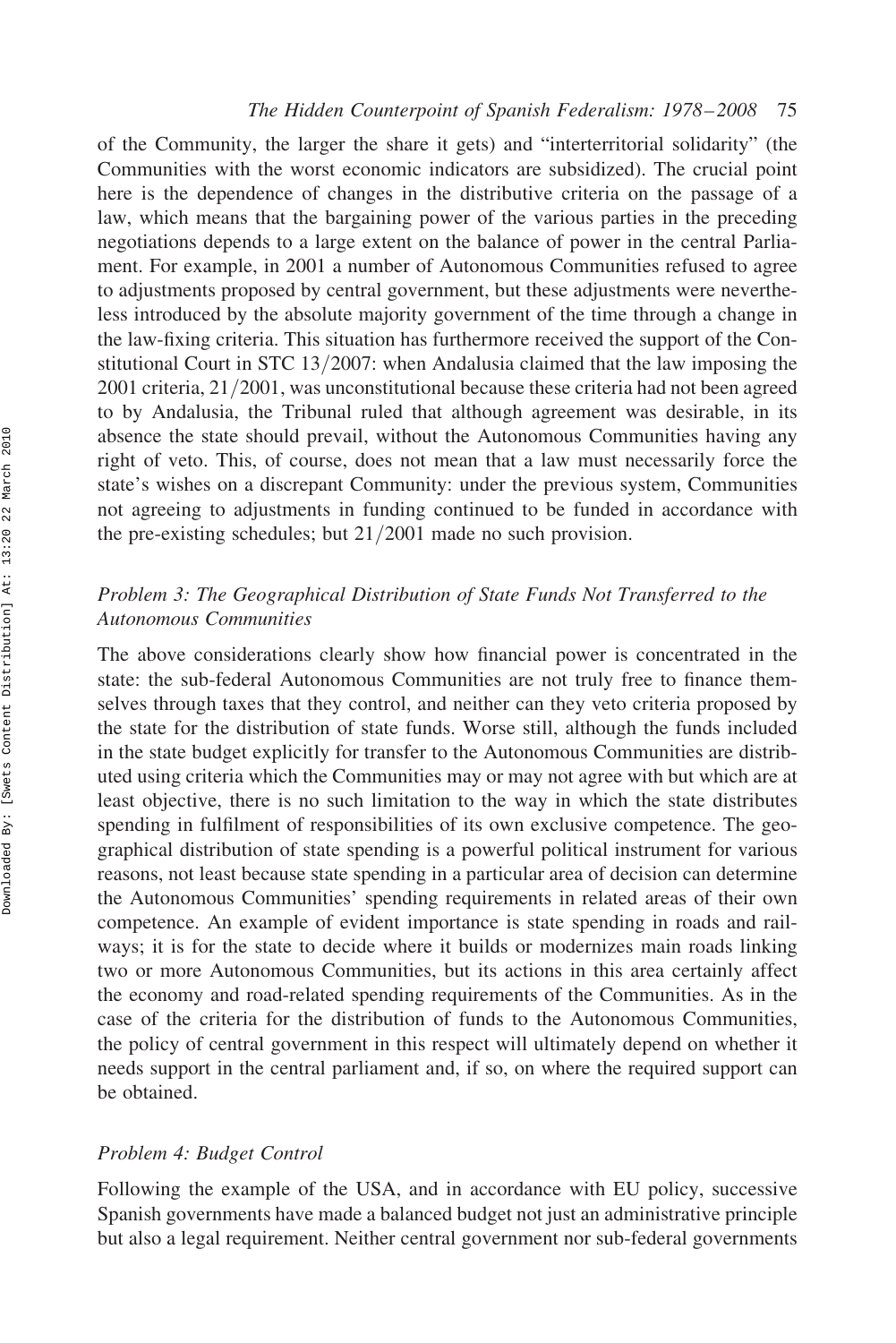can pursue policies leading to deficit. One consequence of this is an effective strengthening of the powers of the state in relation to those of the Autonomous Communities. It works like this. Every year, the central government estimates the change in gross domestic product (GDP) over the next three years, and the central parliament approves the corresponding spending limit. Given that the Autonomous Communities are responsible for more than one-third of all public spending in Spain (as against about one-fifth for central government, excluding social security), limits must also be set on subfederal spending. But they are not fixed by the parliaments of the corresponding Autonomous Communities, as the limits on central government spending are, but by the Tax and Finance Policy Council (which includes representatives of both the central and sub-federal governments), and the growth forecast that serves as a reference is the central government's estimate of forthcoming GDP. Furthermore, if central government issues a sub-federal government with an official warning about its budgetary control, the sub-federal government must submit a corrective financial plan to the approval of the Tax and Finance Policy Council; and, if sub-federal overspending constitutes a breach of the EU Stability and Growth Pact, it is the Autonomous Community that is fined, not the state. With all these trammels, it is very difficult for any Autonomous Community to pursue an expansive public spending policy.

# **Politics**

So far, we have seen how power has been concentrated in the state, rather than in subfederal entities, by legislation and by the interpretations of the Constitutional Tribunal. However, we should not forget the directly socio-political factors that also contribute to de-federalization.

# Problem 1: Symmetrization

We noted in the introductory section of this paper that by 1983 Autonomous Community status had been achieved by 17 areas that covered the whole of Spain except Ceuta and Melilla, and which constituted a two-tier system in which seven Communities enjoyed broader powers than the other ten. Although the establishment of such a large number of Communities, with their wide differences in size and economic standing, has created many problems, it also avoided the instability that is characteristic of federations with very few members, which often tend to be dominated by just one (Colomer, 1998). However, the two-tier structure, and the momentum of the process that led to the upper tier having seven members instead of just two (Catalonia and the Basque Country), fed the aspirations of lower-tier members to be upgraded to the upper tier; and, in turn, the effective satisfaction of these aspirations in the mid-1990s fuelled the ambition of upper-tier members (particularly those with historical episodes of autonomy) to gain even fuller powers so as to maintain superior status.

The climate in favour of symmetrization that was generated by the lower-tier Communities helped create a notion of state—the "State of Autonomous Communities" that purported to differ both from the centralized state and the federal state; a notion in which sub-federal entities subsist as equals within the indissoluble unity of the Spanish nation proclaimed in Art. 2 of the Constitution. This climate was amply exploited by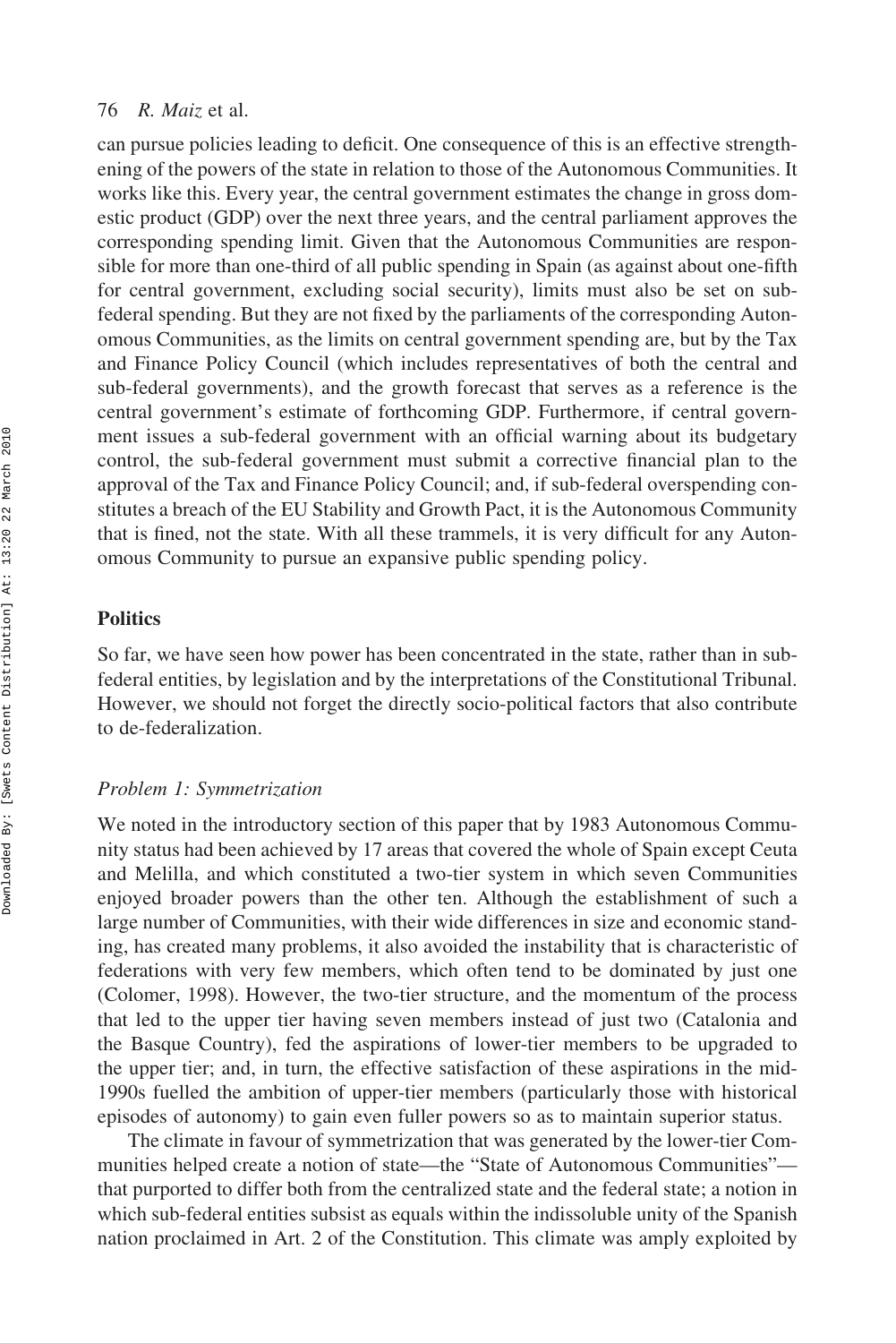### The Hidden Counterpoint of Spanish Federalism: 1978–2008 77

central government to commit (and by numerous Autonomous Communities to overlook) what the Constitutional Court has only recently regarded as abuse of the suppletory nature of State law, and to invoke a number of broad constitutional concepts (the principle of equality, the general interest of the economy, the single market, interterritorial solidarity, etc.) in ignoring the possibility that the same constitutional ends might be achieved in different ways by different Communities—this in spite of the Court's ruling that the principle of equality does not mean that all Autonomous Communities should necessarily have the same powers or exercise their powers with identical or similar results (STC 37/1987). Furthermore, however, it has led the Communities to develop as inward-looking entities that lack channels for mutual communication and negotiation other than via central government—a role that the Spanish Senate, though constitutionally a "chamber of territorial representation" (Art. 69.1), has never, in fact, fulfilled; and this compartmentalization—this flip-side of the symmetrical state of Autonomous Communities—has, in turn, strengthened nationalist parties and conflict between Spanish and local nationalism.

# Problem 2: The Politics of Finance ('Don't Bite the Hand that Feeds You')

We saw earlier that a central government with a sufficient parliamentary majority can control the distribution of funds to the Autonomous Communities by fixing the criteria of distribution. It cannot directly control the way the Autonomous Communities spend the money they are allotted. Nevertheless, an example will suffice to indicate the extent to which it can exercise indirect control.

In principle, the state can only legislate a broad framework for the provision of housing subsidies by Autonomous Communities; it is for the latter to enact detailed legislation in this area, and to manage the payment of subsidies. In practice, however, the state exercises much tighter control by means of agreements accompanying the transfer of the necessary funds to each Autonomous Community. These agreements stipulate in considerable detail not only how housing subsidy schemes are to be managed, but also the powers of the sub-federal entity. Strictly, this exercise of de facto power by the state is not unconstitutional, since it takes the form of an agreement between the state and the Autonomous Community, which thereby agrees to reempower the state in return for material reward; but the inferior bargaining position of the Community is evident, since the loss of funds resulting from refusal to sign would have a dire political cost. And, of course, the generalization of this scheme to all Autonomous Communities leads not only to the concentration of power in central government, but also, as a consequence, to the symmetrical application of the same housing subsidy policy to all the Communities, which are thus unable to experiment with innovative policies designed specifically for the particular housing problems of each.

# Problem 3: The Political Cost of Challenging Popular State Legislation

It is not only the political cost of losing out on state funding that is feared by subfederal governments; opposition to possibly unconstitutional state legislation that is nevertheless popular might also have a political cost. This is well illustrated by the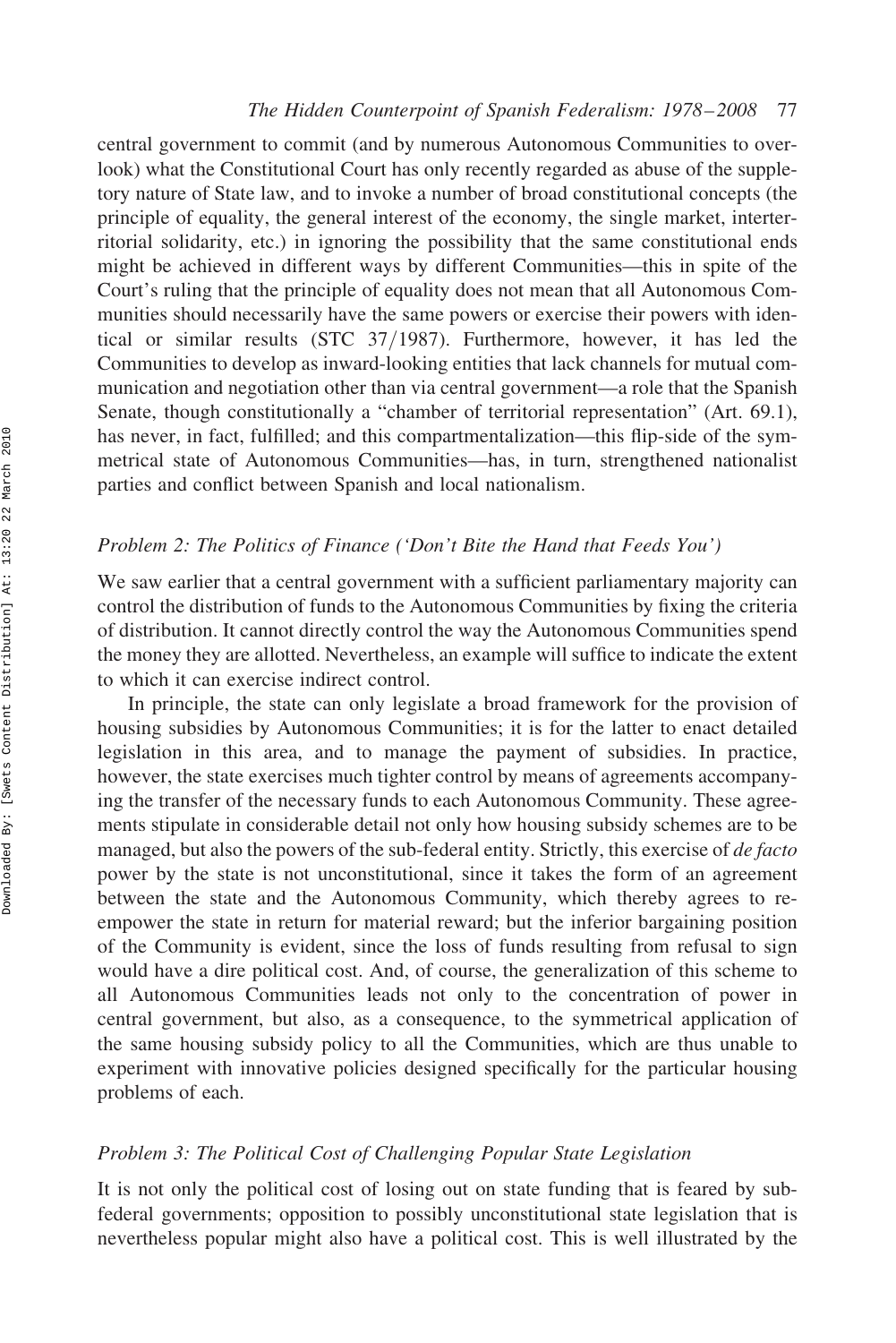recent example of the ambitious plans of central government to implant, over a period of eight years, a general scheme of aid and assistance for incapacitated persons of all kinds, for the legislation drawn up to implement the plan is based on a novel interpretation of the constitutional powers of central government that has been publicly questioned by two sub-federal governments. However, neither of these sub-federal governments has actually challenged the legislation in the Constitutional Court, because both not only acknowledge its social importance, but also fear the political cost of opposing it. There are numerous other examples, on a smaller scale, of the state thus paying scant heed to its constitutional limitations in the application of policies that it knows it would be political suicide for sub-federal governments to oppose.

# Problem 4: Unforeseen Effects of EU Membership

As we saw in Problem 1 of the 'Finance' section, Spain's membership of the EU has had significant consequences for the constitutional relationship between its federal and sub-federal entities, partly because the EU claims for itself an increasing share of competence, and partly because it is largely central government that acts on Spain's behalf in the EU. It would be simplistic to ignore that EU membership has in many ways reduced the autonomy of the state; monetary policy, for example, is no longer under state control. But it is also true that membership has shifted the balance of power between federal and sub-federal entities in favour of the former, because it is currently the state, not the Autonomous Communities, that is almost exclusively responsible for incorporating EU legislation into Spanish law. The consequences of this situation are well illustrated by the case of agricultural legislation. In consonance with the Spanish Constitution, all the Autonomous Communities have assumed exclusive responsibility for agricultural affairs; but agricultural policy has also always been one of the pillars of EU action and, in the Lisbon Treaty, is included among the areas in which competence is shared between the Union and the member states. As a result, and given the immaturity of the mechanisms by which the Communities can theoretically participate in the formation of Spain's EU bargaining position, the Communities have effectively lost power in favour of both the Union and the state (in spite of efforts to enable them to defend their own positions in the Council; see Börzel, 2000). But the drainage of power from the Autonomous Communities does not stop there: even more relevant is the organization of EU agricultural commerce as a single market, which in practice means that the role of the Communities is limited to the administrative distribution of their share of EU production quotas among their farmers.

# Problem 5: Federalization and Globalization

The wave of privatization that swept Europe in the 1990s, when central governments balanced their budgets by selling off state-owned companies, did not leave Spain untouched, and it has resulted in the recentralization of decision making in some of the most dynamic areas of the economy. The electric power industry provides a good example. In the 1980s, the Spanish electric power industry was characterized by two features: a geographically compartmentalized monopolistic market in which, in each Autonomous Community, electric power was supplied and distributed by a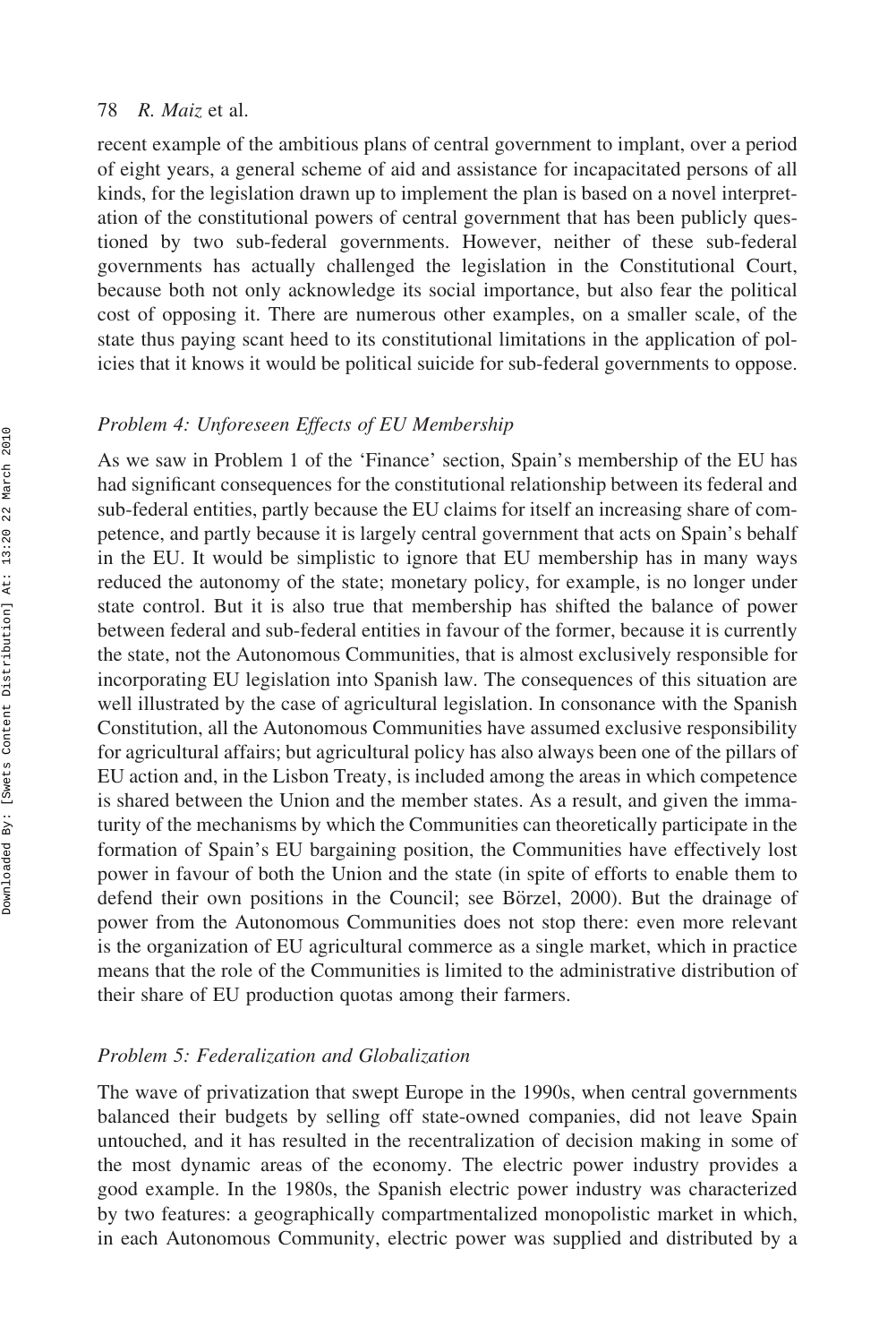### The Hidden Counterpoint of Spanish Federalism: 1978–2008 79

single power company; and the fact that, though ostensibly in private hands, most of these companies were, in fact, state-owned. The first step towards the liberalization of this system was the merger of the state-owned companies to form a single national power company, and the second step was the privatization of this national company. However, what this process created was not a competitive market, but a set of privately owned monopolies, some of them under the control of multinational corporations. Since these large firms pay little heed to local preferences in pursuing their activity, the result has again been to drain effective power away from the Autonomous Communities, whereas central government, as the representative of a larger market, retains at least some influence.

# Problem 6: Inertia

We spoke above of the immaturity of the mechanisms by which Autonomous Communities can participate in the formation of Spain's EU bargaining position. That these mechanisms have not been developed more fully is just one example of the way in which, as the result of the inherited hypercentralism of central bureaucracy, certain responsibilities have been zealously retained by the state even when there is no legal impediment to their allocation to the Autonomous Communities. In the case in point, although international relations are assigned by Art. 149.1.3 of the Constitution to the exclusive competence of the state, the Autonomous Communities' promotion of their economic interests has, in practice, required that they become increasingly active outside Spain, especially since Spain's entry into the EU, which harbours multinational intercourse at multiple levels of government; and the Constitutional Court has long since ratified the legitimacy of such action (STC 165/1994). For many years, the Ministry for Foreign Affairs nevertheless continued to hamper Autonomous Community initiatives, such as the establishment of delegations in Brussels, and to deny the Communities the chance to participate in the negotiation of international agreements or in Spanish delegations to international organizations. As a result, the foreign activity of the Communities, their involvement in the formation of Spain's foreign policy, and the institutional infrastructure required for these tasks, are all markedly unconsolidated in comparison with other aspects of Community activity and structure.

# Conclusion: the Dual Philosophy of the State of Autonomous Communities

In the foregoing we have analysed the chief mechanisms by which, in partial denial of the federalist philosophy inherent in the Constitution and the Statutes of the Autonomous Communities, the Spanish state has tended to promote both the resymmetrization of the federal structure (by placing all the Autonomous Communities on an equal footing) and the recentralization of powers that had been ceded to or otherwise enjoyed by the Communities in one way or another.

The current situation may be summarized as follows. Roughly, the state is responsible for core legislation (the codes of civil, labour, commercial, penal, administrative and process law); for economic and fiscal policy; for internal and external security (although some Autonomous Communities already have their own police forces, and the possibility of their creation is included in almost all the Statute reforms currently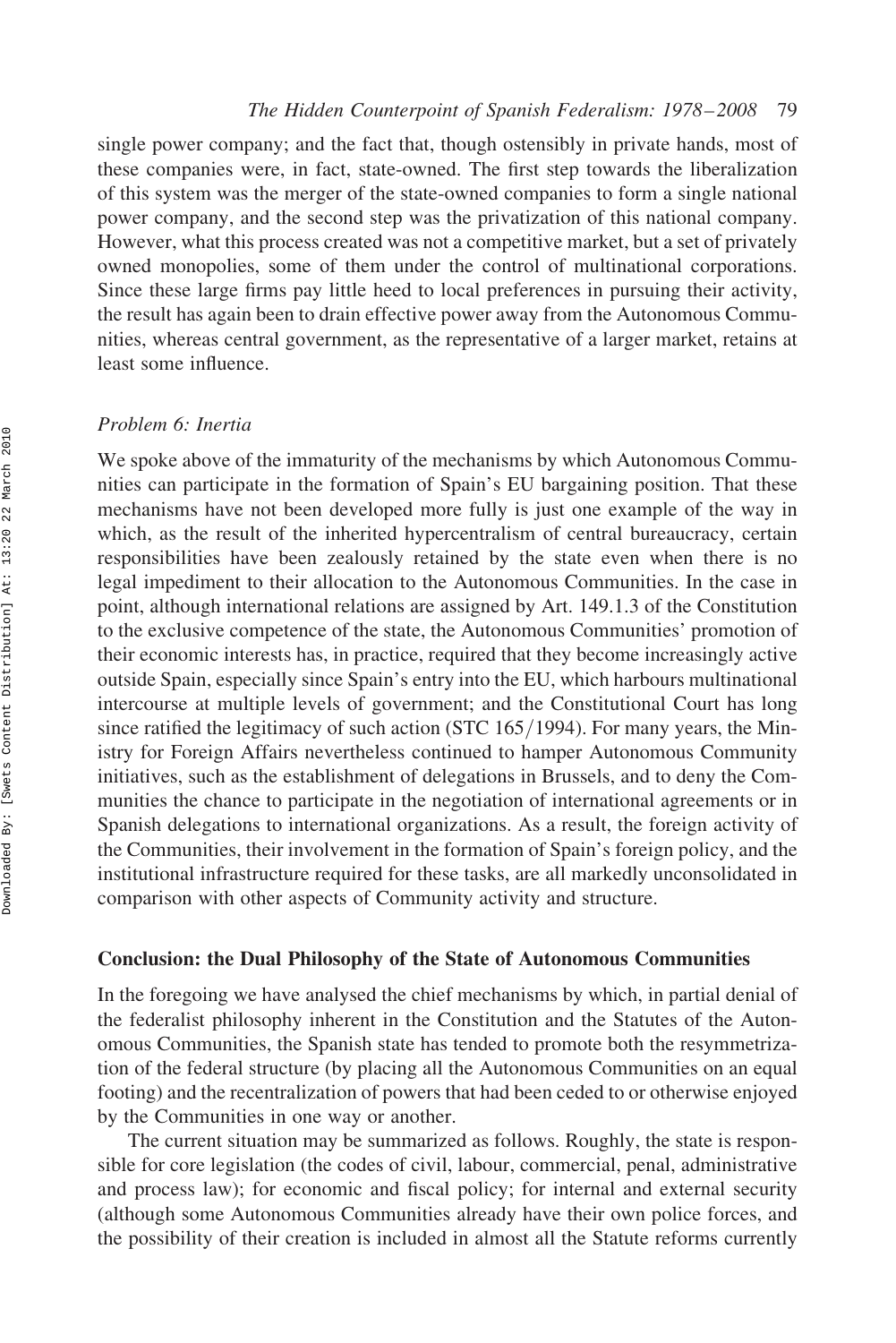in progress); for communication structures involving more than one Autonomous Community; for social security; for the guiding principles of education and health policy; and for support and reinforcement of the basic rights of the citizen.

Within the framework designed by the state, the Autonomous Communities play an executive role and, to a lesser extent, exert political control in an area that is fundamental to any social state—social services, including education and health. They have thus taken on responsibilities that are highly exposed to public opinion. Citizens in need of social services are almost invariably attended by their Autonomous Community.

In some respects the above situation is close to executive federalism, and was even more so during the second Aznar government (2000–04), when the erosion of the Communities' powers of autonomous decision reduced them to the status of mere executors (Aznar, 2004: 238). But the fact that responsibility, albeit of a limited nature, is exercised by the Communities in the areas that are closest to the public, has strengthened their governments in their demands not only for more and better self-government, but also more and better recognition of cultural differences and distinct identity. It is these demands that have prompted numerous political and academic figures to call for a recovery of power by the state (health, education ...) and the revival of a unitary concept of the Spanish nation in opposition to the distinct nationalities recognized by the Constitution and by the Statutes of various Autonomous Communities. In our opinion, these proposals reflect both an erroneous diagnosis of the situation, and an erroneous prognosis. Is the state's loss of integrative efficacy due to a lack of power? Hardly, since its powers are in fact far from negligible, as we have seen throughout this paper. If its integrative efficacy has diminished, it is because, in the current international environment of Spain, the functions required of the central authorities of a federation are no longer what they used to be.

Classically, federal states emerged in order to increase the joint power of their subfederal units, which thereby came to enjoy the advantages proper to both small and large states. The federation was not created in order to limit the power of its members, but to provide their governments with more resources and more power in the fulfilment of their functions. Its integrative efficacy derived from its satisfying sub-federal requirements that it protect civil rights, construct a single market and defend against attack from without. Are these the functions that the sub-federal units of contemporary Spain ask the state to fulfil? Defence is now unthinkable outside the context of the North Atlantic Treaty Organization and the European Security and Defence Policy. Similarly, the relevant single market is that of the EU. And the civil rights issue has undergone a curious transformation in that the possibility of their being threatened by sub-federal entities is no longer entertained; what is nowadays at issue is whether the Statutes of Autonomous Communities can guarantee more civil rights than the state. Accordingly, we believe that the present situation of Spanish federalism poses a question that is much more profound than whether the state has sufficient power: namely, what is the role of a federation in Spain's current circumstances? How can it integrate self-government and shared government, unity and diversity, in a world of post-modern democracies?

We believe that the integrative function of the Spanish federal state must take into account a fact that is common to all culturally and politically complex plural (multinational) states: that there is no viable policies of co-operation and equality without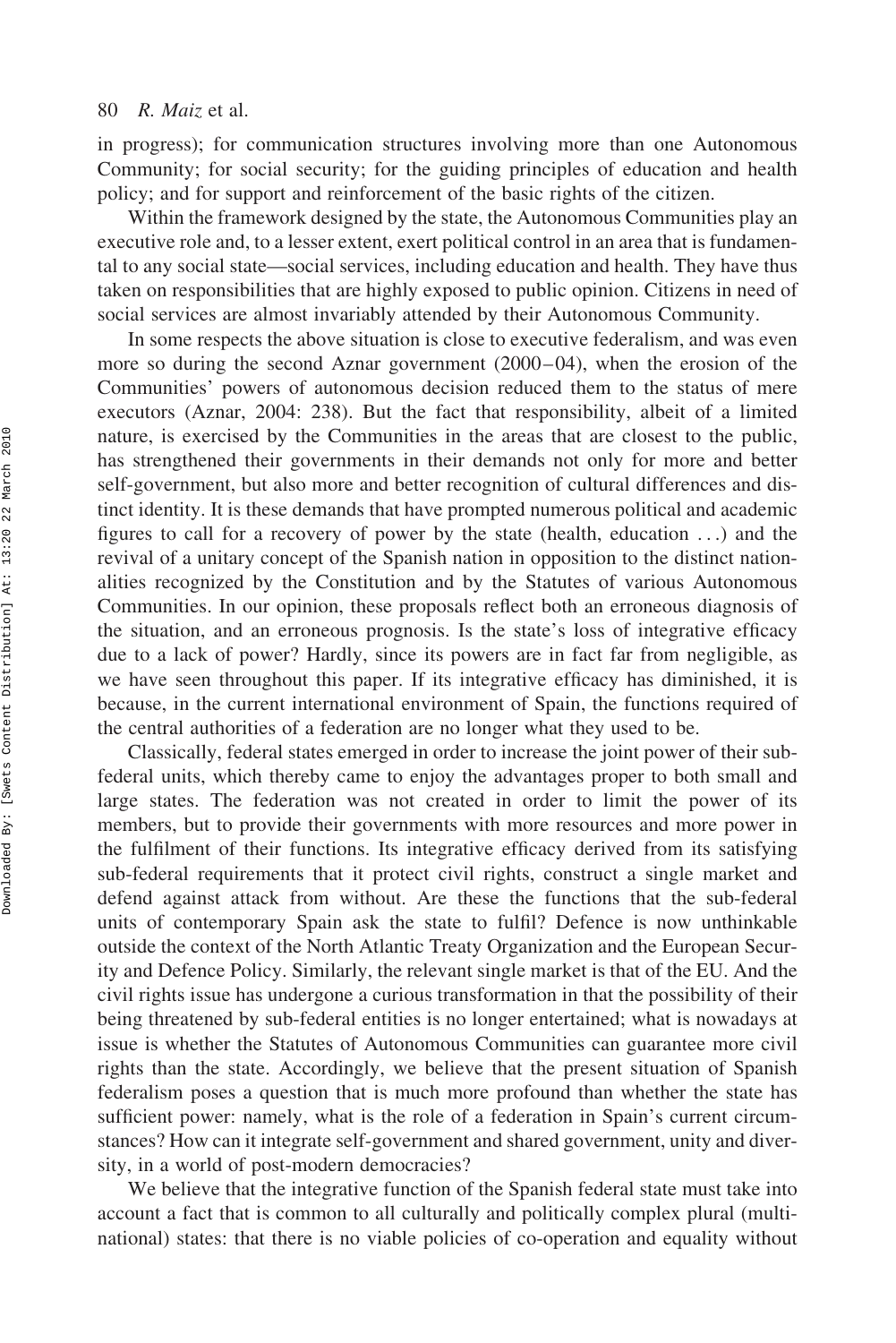appropriate handling of differences. The powers of the federation must focus on two themes: the promotion of civil solidarity and the resolution of conflict between subfederal units and between these units and the federation itself. And this will require that the implicit philosophy of de-federalization, the realization of which we have sketched in this paper, gives way to an explicit philosophy of plurinational federalism in which by trial and error—federalism being "a continuing seminar in governance" (Elazar, 1987: 85)—self-government is reconciled with shared government and unity with diversity.

# Acknowledgement

The author is particularly grateful to the anonymous referees of the journal for their helpful comments and suggestions to improve the original version.

# References

Agranoff, R. and Ramos, J. A. (1997), Toward Federal Democracy in Spain: an Examination of Intergovernmental Relations, *Publius*, Vol.27, No.4, pp.1-38.

- Aja, E. (1999), El Estado Autonómico: Federalismo y Hechos Diferenciales. Madrid: Alianza Editorial.
- Aznar, J. M. (2004), Ocho Años de Gobierno. Una Visión Personal de España. Barcelona: Planeta.
- Bednar, J., Eskridge, W. and Ferejohn, J. (2001), A Political Theory of Federalism, in J. Ferejohn, J. Rakove and J. Riley (eds), Constitutional Culture and Democratic Rule. Cambridge: Cambridge University Press, pp.233–276.
- Börzel, T. (2000), States and Regions in the European Union: Institutional Adaptation in Germany and Spain. New York: Cambridge University Press.
- Burgess, M. (2006), Comparative Federalism. London: Routledge.
- Caamaño, F. (2002), El Abandono de Lo Básico, Revista de Derecho Constitucional y Parlamentario, Vol.6, pp.212–224.
- Colomer, J. (1998), "The Spanish State of Autonomies: Non-Institutional Federalism", in P. Heywood (ed.), Politics and Policy in Democratic Spain: No Longer Different? London: Frank Cass, pp.87–99.
- Elazar, D. (1987), Exploring Federalism. Tuscaloosa: Alabama University Press.
- Filippov, M., Ordershook, P. and Shvestsova, O. (2004), Designing Federalism. A Theory of Self-Sustainable Institutions. Cambridge: Cambridge University Press.
- Hueglin, T. and Fenna, A. (2006), Comparative Federalism. A Systematic Inquiry. Québec: Broad View.
- Linz, J. (1997), Democracy, Multinationalism and Federalism. Madrid: CEACS.
- Máiz, R. and Beramendi, P. (2004), Spain: unfulfilled federalism, in U. Amoretti and N. Bermeo (eds), Federalism and Territorial Cleavages. Baltimore: Johns Hopkins University Press, pp.123–155.
- Máiz, R., Beramendi, P. and Grau, M. (2002), La Federalización del Estado de las Autonomías: Evolución y Déficit Institucionales, in J. Subirats and R. Gallego (eds), Veinte Años de Autonomías en España. Madrid: CIS, pp.379–425.
- Máiz, R. and Ibarra, P. (2009), Making and Unmaking Democratic Opportunities in Nationalist Mobilization: The MLNV (Basque Country) and the BNG (Galicia) in Spain, a Comparative Analysis, in A. Lecours and L. Moreno (eds), Nationalism and Democracy. Dichotomies, Complementarities, Oppositions. London: Routledge, pp.150–190.
- Máiz, R. and Losada, A. (2005), Devolution and Involution: Educational Policies in Spain (1996–2004), Regional and Federal Studies, Vol.15, No.4, pp.437–451.
- McGarry, J. and O'Leary, B. (2007), Federation and Managing Nations, in M. Burgess and J. Pinder (eds), Multinational Federations. London: Routledge, pp.180–211.
- Moreno, L. (2001), The Federalization of Spain. London: Frank Cass.
- Moreno, L. (2007), Federalization in Multinational Spa, in M. Burgess and J. Pinder (eds), Multinational Federations. London: Routledge, pp.142–189.